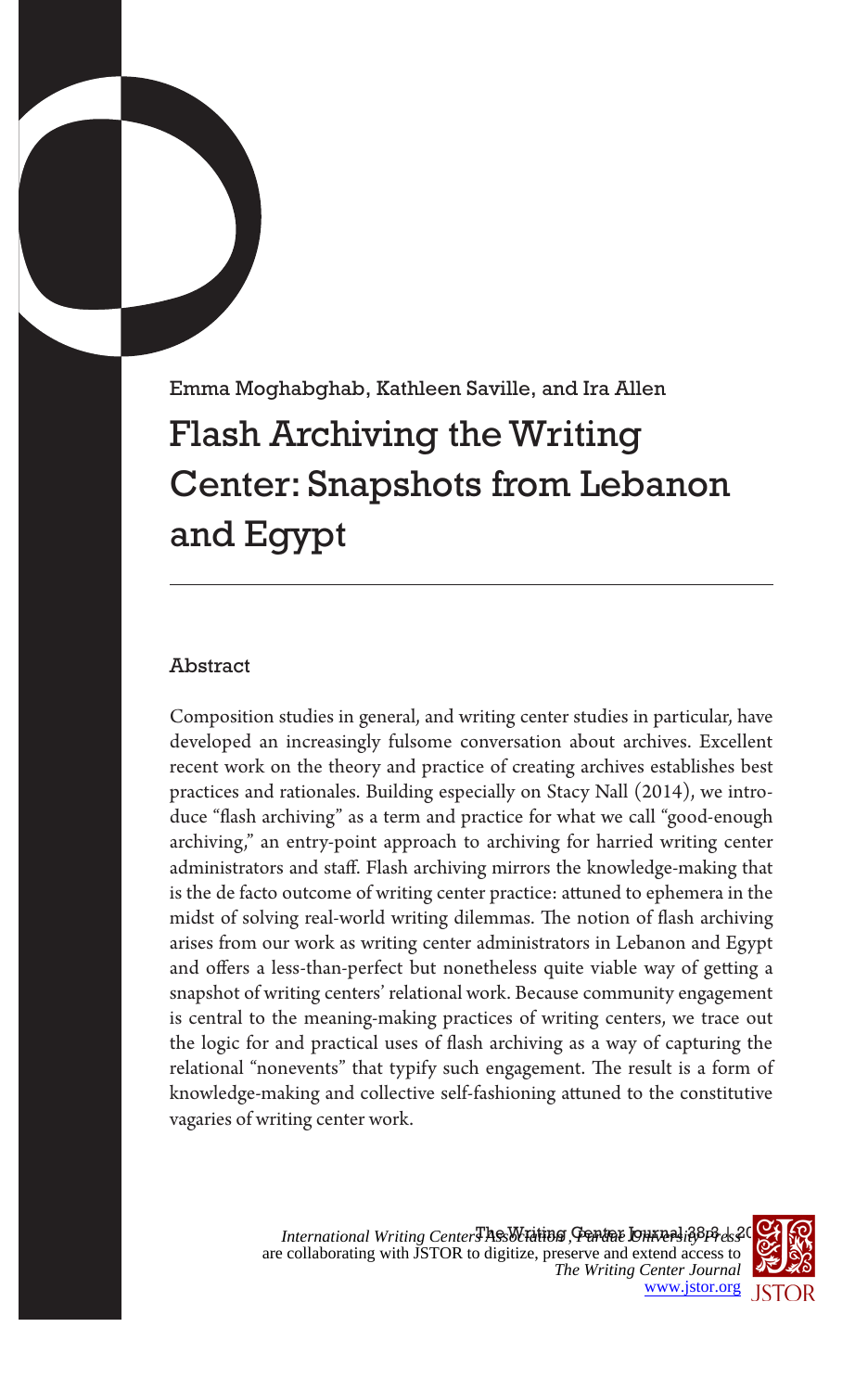#### Archive Trouble

Archives are logistically and conceptually troublesome. Writing centers (and writing programs) produce endless archivable moments and materials. What is to be kept, and how is it to be accessed and made useful? Though nearly all writing program administrators agree on the necessity of archives, many administrators lack time and have trouble creating and using archives effectively. Small wonder: most of us are not archivists! Having no archives at all, though, or having archives responsive primarily to external communication demands, brings troubles all its own. The histories we make, or make the materials for making, are to a large extent who we are. This essay does not purport to resolve a dilemma, but rather offers resources developed within the space of that dilemma. We suggest an approach to archiving—flash archiving—that situates the self-making of writing centers in our community relations. Throughout, we articulate a vision of flash archiving as an imperfect way of catching hold of the life of writing programs, and especially of community engagement experiences. Flash archiving is a kind of mesolevel approach to capturing the data of everyday life, more immediately usable than the microdetails of a truly extensive archive and closer to lived experience than the macroscale of the report to upper administrators and other institutional stakeholders. It is a way of archiving that, though impressionistic rather than exhaustive, casts forward threads of continuity and possibility even when collaborations or community engagements fail. Flash archiving grew out of our work as writing center administrators in Lebanon and Egypt, pursuing ambitious community programs with deeply limited resources.

Archiving presents a particular dilemma for writing center directors because of the logistical and theoretical structure of writing centers, the nature of the work done in and with them, and their peculiar political positioning within institutions. A writing center is almost by definition an in-between place, a community of practice both ephemeral and abiding. As Anne Ellen Geller, Michele Eodice, Frankie Condon, Meg Carroll, & Elizabeth H. Boquet (2006) note in their compelling extension of Etienne Wenger-Trayner's (1998) coinage, such communities of practice balance "reification (as produced by texts, procedural manuals, and policy statements) and participation in our writing centers […] by taking advantage of our unique position in our institutions, a position that gives us the freedom to go into the liminal spaces" (pp. 21–22). Each center negotiates for its firm place in outward-directed institutional and logistical conversations. At the same time, each center arises in fleeting interactions between writers, made of moments that by their nature escape capture. To be useful, the writing center must be such a space of both liminal possibility and institutional reification, a Wengerian community of practice. Writing centers help writers write with writers, often a profound opening of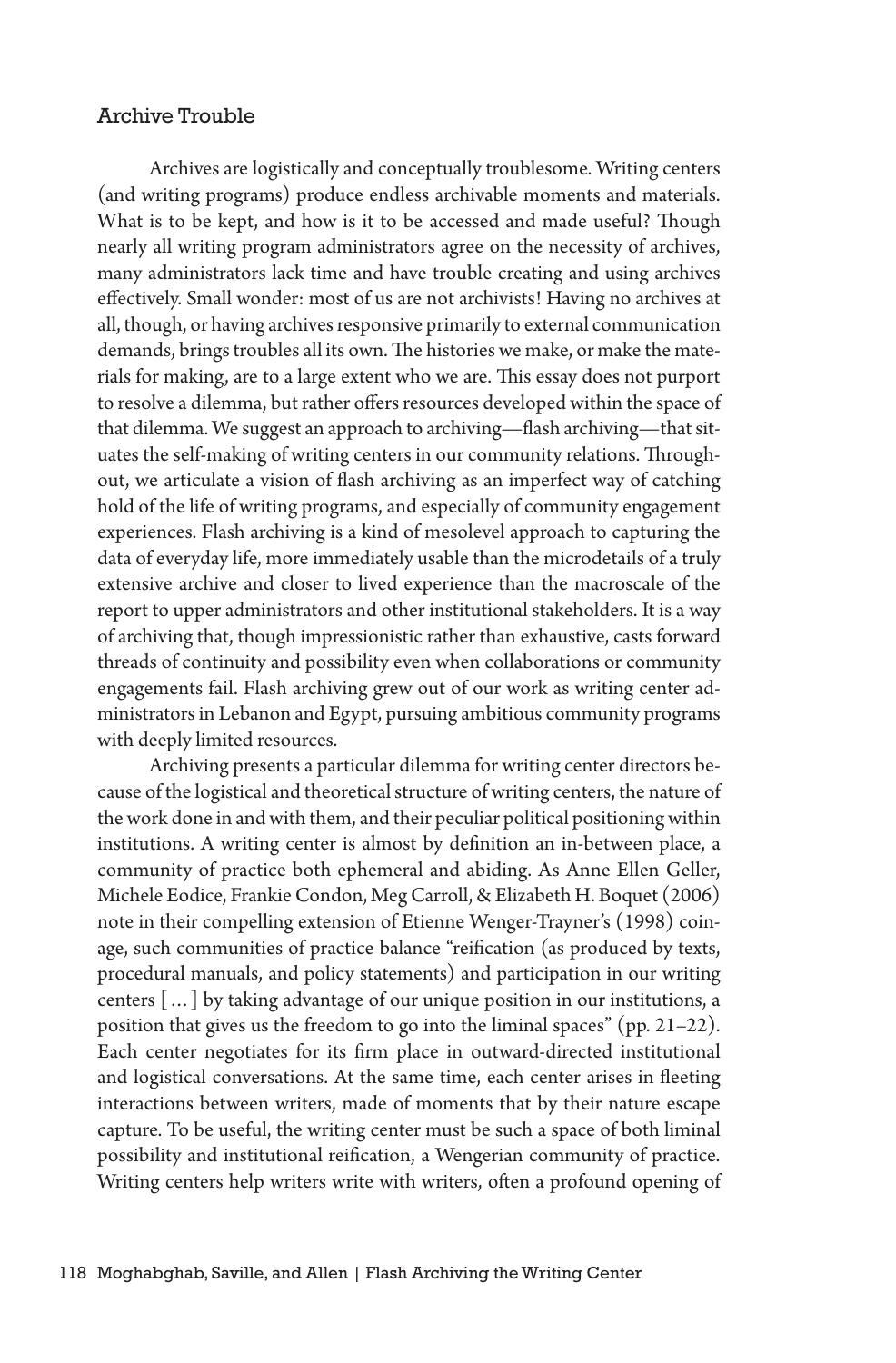personal identity for both sides of the dyad; and centers create an identity for themselves by successfully playing institutional language games that capture characteristic activities in quantitative measures and highly specified genres of writing.

In introducing flash archiving as an approach that has been useful for two writing centers in the Middle East, at the American University of Beirut and the American University in Cairo, our aim is twofold: on the one hand, we offer the concept and practices of flash archiving as a negotiation of important recent work by Stacy Nall (2014) and others. On the other hand, we are interested in the question of *how and what relational knowledge is made* by archiving writing center relationships. After engaging with the trouble and necessity of archiving relationship-building in the writing center, we offer a theoretical and practical framework for developing such archives and explore what this has looked like at our writing centers. The snapshots created through our own flash archiving are followed by some epistemological reflections. What is at stake for writing center knowledge-making, we ask, in creating relational archives, and how can flash archiving help us to do so deliberately, efficiently, and frugally?

Writing center archives need to be useful for negotiating the interstitial space that centers occupy: between the institutional imperative of producing results and the rolling sequences of "nonevents," to borrow Ann Laura Stoler's (2010) term, that comprise writing centers' everyday knowledge-making. Stoler's *Along the Archival Grain* (2010) is a powerful meditation on the uses and abuses of archives under colonialism and for postcolonial scholarship. Defined by Stoler as "records of things that never happened," nonevents are moments not central to historiographic accounts since they are considered of "little consequence" and thus not worthy of such accounts or of archival recording (p. 5).<sup>1</sup> Nonevents occur without quite happening, without pressing themselves into any official register, even that of ordinary memory. And the drumbeat of nonevents makes writing centers tick even more than other institutional spaces: impossible-to-capture instants of connection between writers, flashes of possibility for pieces of writing and lives, openings within closed domains. Nonevents are central to the relational flow of writing centers, as communities where intentional meaning-making is practiced without always resulting in products. Nonevents do not leave well-defined historiographic traces in, say,

<sup>1</sup> Lebanon and Egypt each have complex—and radically disparate—colonial and postcolonial histories that would beggar any brief overview. The interested non-specialist might start with Andrew Arsan's *Lebanon: A Country in Fragments* (2018) and Leila Ahmed's reflective *A Border Passage* (2012). On the general construct of "the Middle East," which we use uneasily in this essay, see especially Michael E. Bonine, Abbas Amanat, & Michael Ezekiel Gasper's edited collection *Is There a Middle East?* (2012). Where Stoler excavates the nonevents of the colonial archive, we suggest here a strategy for archiving these explicitly, no less useful for the metropole than for the supposed periphery.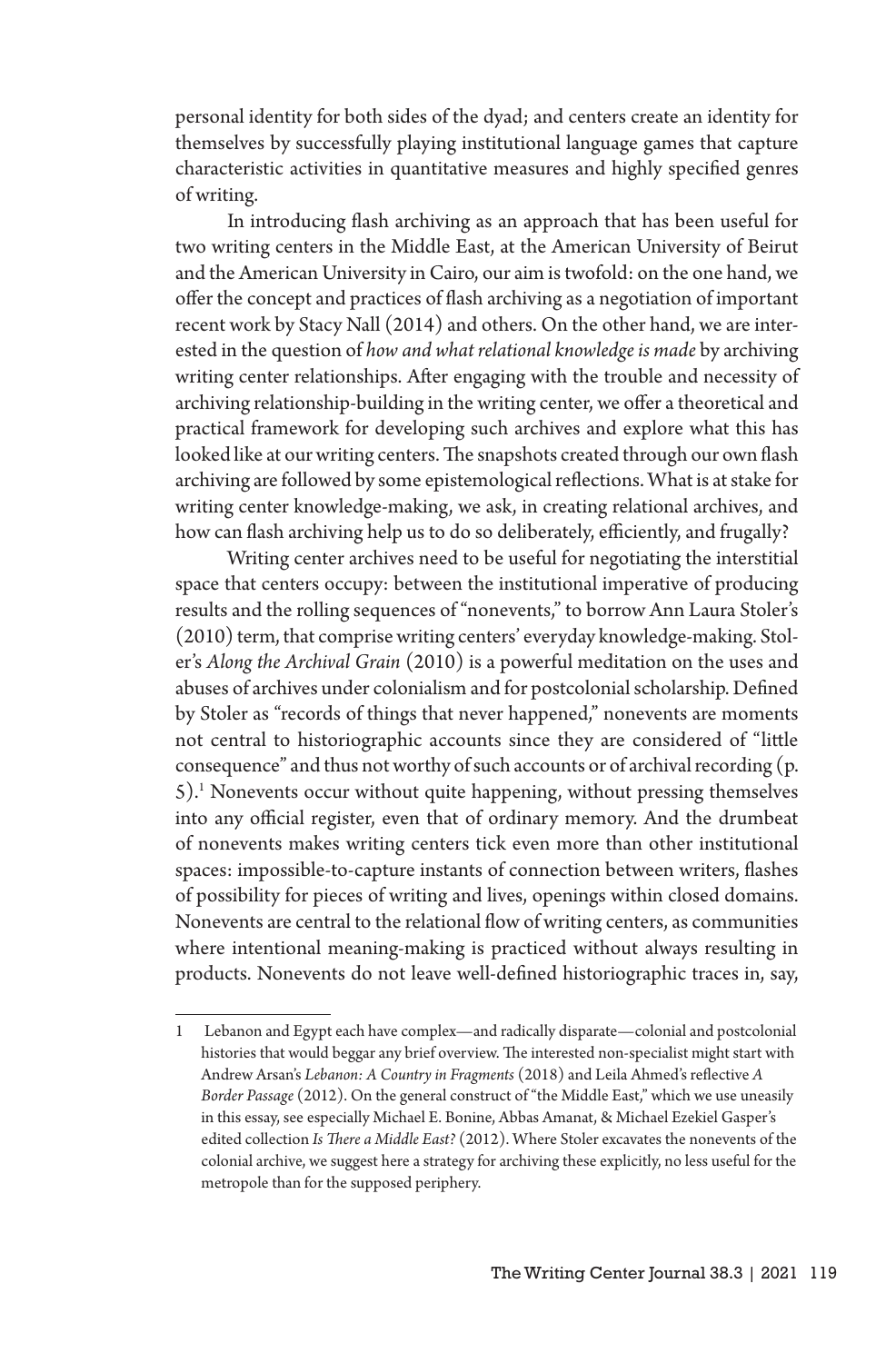annual reports to the president and provost—even as making sense of them is the self-reflection whereby a writing center knows and makes itself over time.<sup>2</sup> Flash archiving reifies some such moments in the service of that reflexive and relational self-making.

Consider the following record of a nonevent produced through our own practice of flash archiving, which lays bare in some sense the heart of the writing center:

When the American University of Beirut writing center director reached out to the Migrant Community Center's (MCC) general coordinator, Rami Shukr, it was to see if the writing center might be useful in organizing literacy workshops relevant to the needs of the migrant workers served by MCC, and to suggest that the staff of the center could run tutoring sessions for the writers and editors of their newsletter. . . A key moment of interaction between the team and MCC was when Shukr helped us see that many MCC participants lacked basic literacies in their first languages, let alone in English. This required that we revise the entire strategy and approach to the type of work the tutors would be collaborating on.

While this moment can, now that it exists in writing, be captured in institutional assessment and reporting, this sort of reflection does not fit neatly anywhere. After all, the collaboration referenced petered out after less than a year. It was not a "sustainable success," not good fodder for the president's annual message to donors. Yet, in the development of that center, of its tutors' writing, and of our identities as scholars living in and working on a world beyond the university, this moment—one of many thousands of such moments that make up the life of a writing center in any given year—mattered.

Any future director of the writing center at the American University of Beirut needs a sense of at least some of those past moments since each sequence of nonevents defines a very different sort of community than every other. And such a sense is not readily gleaned from the largely quantitative reports we duly file, or even from quick narratives of our accomplishments. Above all else, a writing center is a place for the possibility of new connections: between thoughts and words, between writers, and between the university and the larger world. Flash archiving establishes the possibility of sharing failures, friction, and difficulties as well as successes—where new ventures do not take hold at one moment, they may at another, but even more, the parade of such

<sup>2</sup> We recognize an important linkage to feminist archival theory, particularly the role of the archivist as self-consciously reflexive producer of (self-)knowledge. We hope in future work to explore ties between flash archiving and, for instance, texts by Cheryl Glenn & Jessica Enoch (2009) or Thomas P. Miller & Joseph G. Jones (2005) on archiving as embodied and institutionally emplaced and so also collective self-fashioning.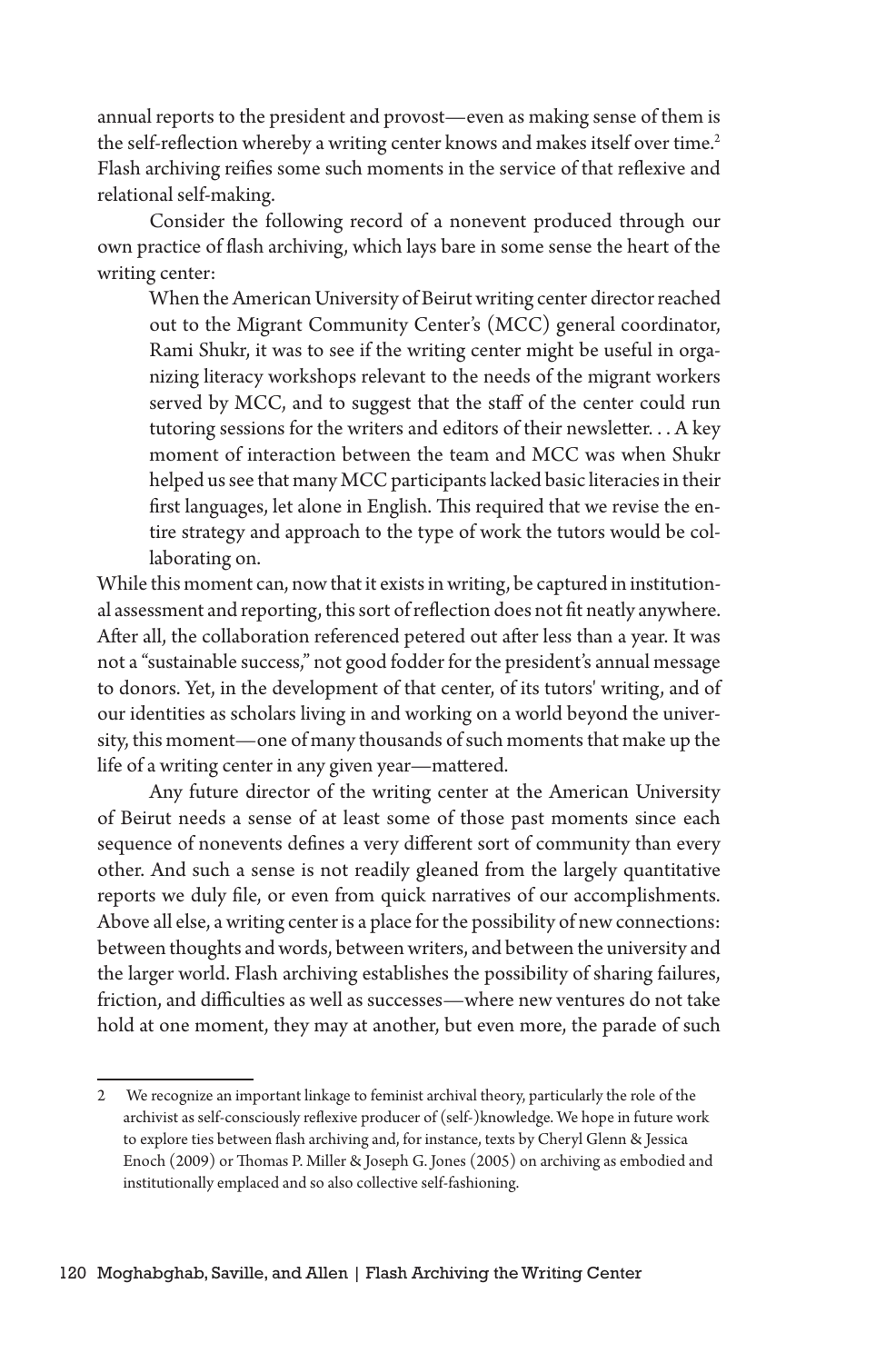"occurring but not happening" moments is the specific character of any given writing center over and above its well registered histories.

Let us follow this narrative of the American University of Beirut's collaboration with the MCC a moment longer:

Keeping in mind David Bartholomae's (1986) notion that marginalized writers best join discourse communities if we flexibly help in reinventing the university situation wherever writing is involved, the team talked with Shukr about how best to help move migrant workers into more empowered positions in the community (particularly difficult because Lebanon in general, and its capitol in particular, comprise a mélange of languages—Arabic, English, French, and more—and because many migrant workers face high levels of racism and personal privation). Coming out of that conversation, we began working together on a testimonials project whereby the writing center would be offering workshops guiding workers/writers to find their voices and create their own testimonials. However, after the workshops and the testimonials project, and for reasons outside both parties' immediate control, the collaboration fell through and was not pursued in later years.

Why did the collaboration fall through? Our narrative cannot say. What is made available here is not a clean causal chain, or even a complete story. This is a quick image, not a 3D rendering. What flash archiving allows for is only the collection of writing center snapshots. No individual snapshot is the story of a center. Yet in the aggregate, moments of submission to greater forces and moments of joyous invention of new possibilities, and so many more besides, offer a felt sense of not only what, but also *who* and *how* a writing center has been.

Positioned somewhere between the autoarchiving of email communication (which often reflects institutional imperatives) and the multifarious ephemerality of writing tutoring itself, archiving can be at once an administratively reifying and a collaboratively freeing epistemic tool. This essay suggests a way of moving forward usefully, without resolution of the difficulty archives present for writing centers. Effective archiving is time-consuming, and archives are not always shared when leadership transitions occur. Whether analogue or digital, archives can occupy large spaces and impose a nontrivial organizational burden. The collection of symbolic artifacts produced in a writing center over any significant span of time is prodigious. Moreover, many of the most important elements of writing center work—the delicate latticework of human relationships and interactions that make our work possible, the nonevents of it all—tend to get lost in the process. This is especially so for community engagement work, a natural extension of the collaborative cultures that writing centers perpetuate.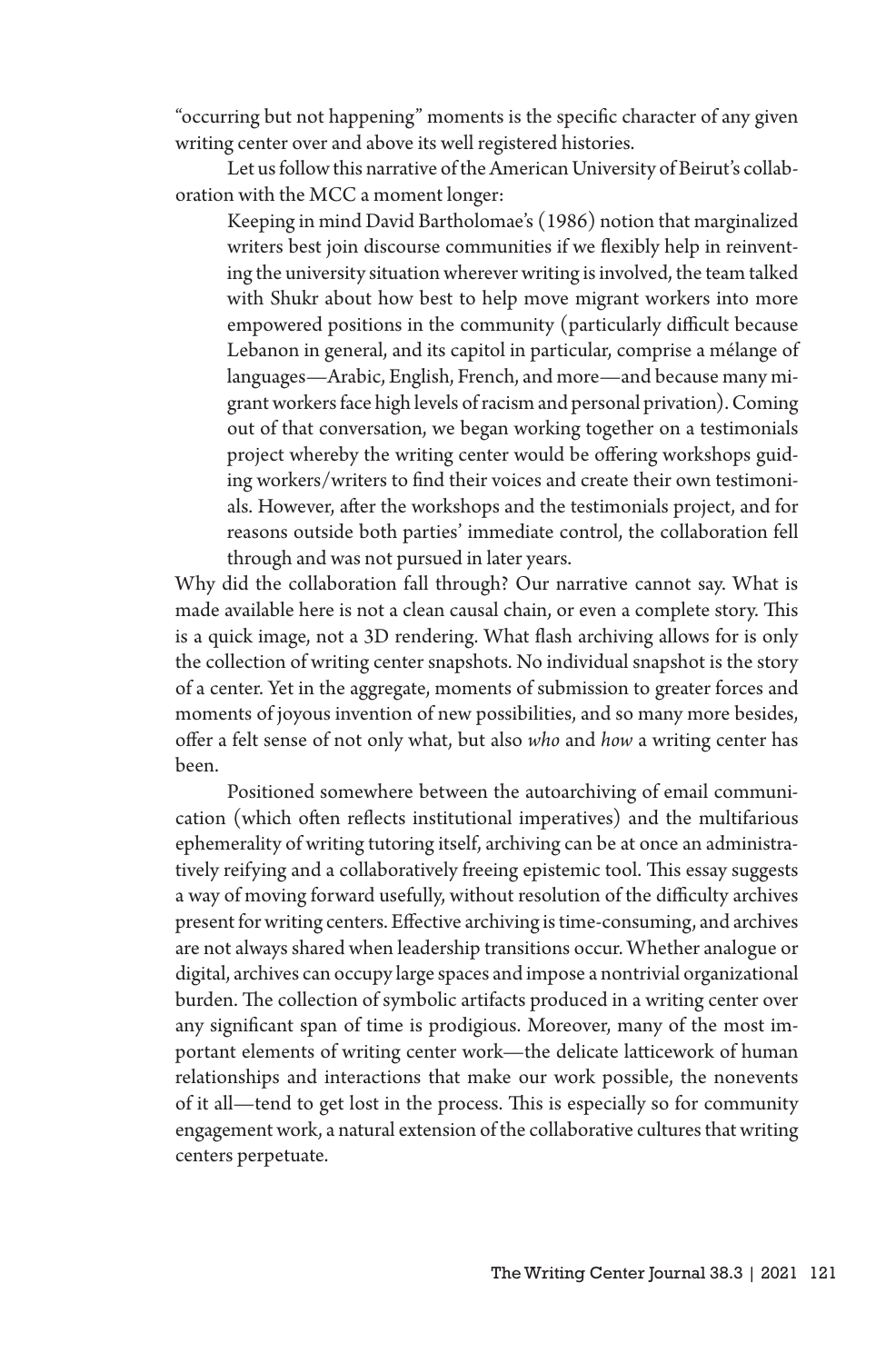And it is in documenting relational elements of our engagement work beyond the writing center, both within and outside our campus communities, that we have found flash archiving most crucial. We understand "engagement" here as an extension of Linda Bergmann's (2010) articulation:

ongoing, important work, valuable not only as a teaching tool (as in "service learning"), but also as an extension relationship, which has for generations been associated with fostering scientific and scholarly research, applying it in the community (to business, government, and nonprofit organizations, as appropriate), bringing resources into the university, and offering the university's resources to a wider community. (p. 162)

While the community to be engaged differs widely across centers and institutions, engagement for us involves the exchange of experiences and knowledge in the context of writing center practice. As a "practical endeavor for a writing center," community engagement "increases our knowledge and understanding as well as those of our partners, clients, and collaborators outside of the university" (Bergmann, 2010, p. 162). Community engagement, broadly understood to extend to the campus community as well as the community external to campus, is one of the primary ways of being-in-the-world for writing centers everywhere. For writing centers in the intensely relational Middle East, it is a *sine qua non*.

While not all writing centers have the resources or ability to initiate and sustain community relationships within or outside their institutions, the very structure and rationale of writing centers encourages the development of such projects (Bergmann, 2010). However, these projects involve a great deal of relationship-building, not all of which bears fruit or marks pivotal moments in an eventual history of the writing center (see Grimm, 1999; Geller, Eodice, Condon, Carroll, & Boquet, 2006; Grimm, 2008; Bergmann, 2010; and Miley, 2017). The meaning-making work of the writing center, encoded as it is in practical, disciplinary, institutional, and conceptual knowledges of writing together, is accomplished relationally. But relations are archival nonevents, material flows that leave few readily decipherable marks.

To archive our work well is to make meaningful space for a great many such nonevents, and at once to reify less of our shared experience than the digital world allows. We need archives large enough to get at our characteristic activities, nonevents included, but small enough to be readily understood and accessed by human beings, by ourselves and writing center administrators and tutors to come. If this is true for decades-old writing centers, it is more so for younger centers and centers in development, especially those outside the traditional Anglosphere of writing center work. In a collaboration between the writing centers at the American University of Beirut and the American University in Cairo, it became clear that one of our greatest shared needs was for a sustainable, time-efficient approach to archiving community en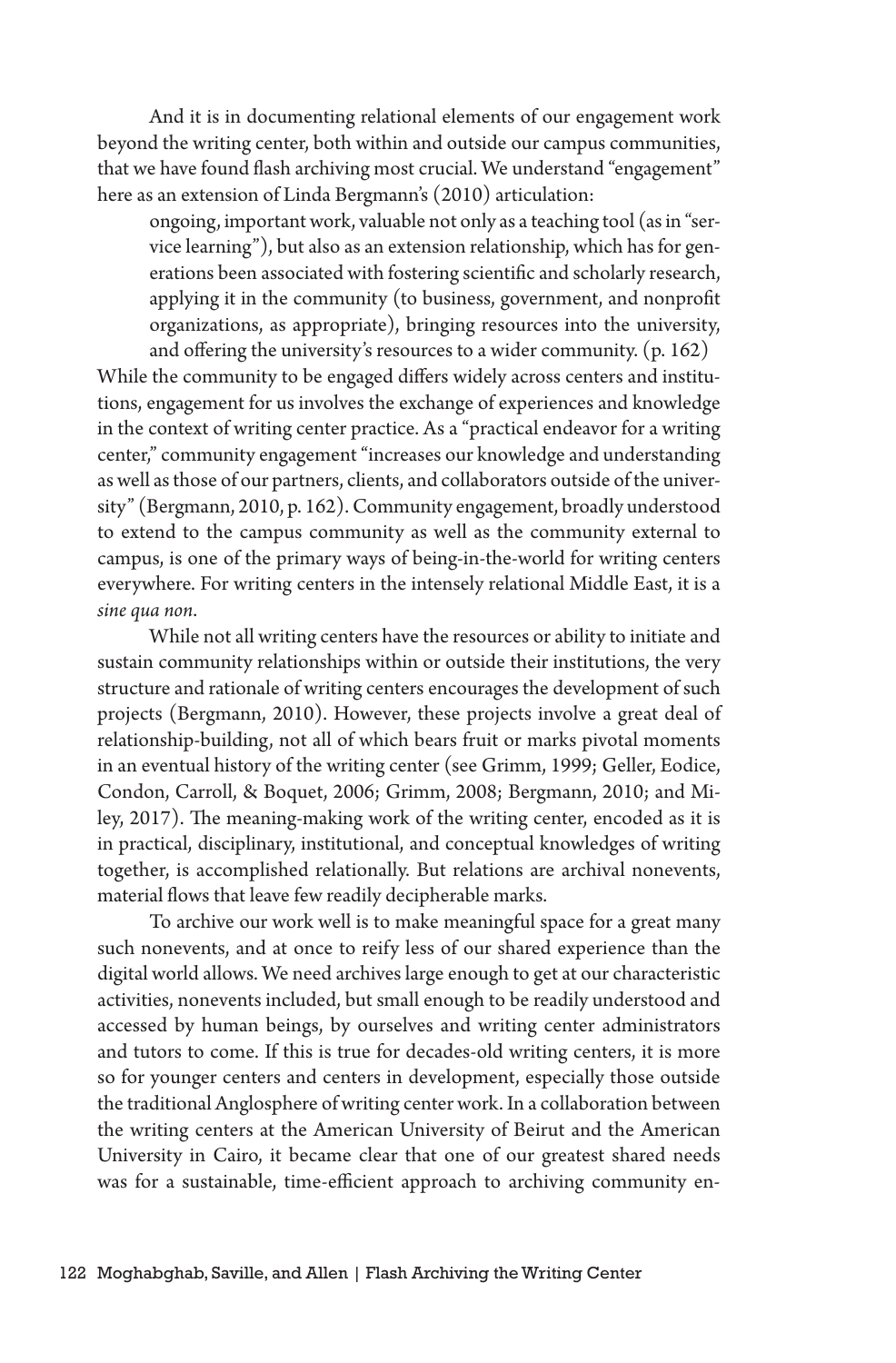gagement. We needed a way of keeping track of our emerging relationships, many of which faltered or gave way entirely, in a way that could readily serve in projects of institution-building/-maintaining. As our earlier vignette suggests, community engagement can be resource-intensive without always producing institutionally useful narratives. Understanding and building the character of a writing center may entail special attention precisely to those relationships that do not immediately bear fruit. At the same time, in an era of austerity and great difficulties for higher education worldwide, crafting archives that allow for rebuilding and renovation of programs—but that are not unduly time- or resource-intensive to create—is ever more crucial.

Rather than suggest a universal, one-size-fits-all approach to archiving, this essay locates flash archiving in its context of origin, as a suggestive basis for other local inventions of archiving process. Developed as a way of keeping track of community engagement work at the centers of two rather different universities in the Middle East, $^3$  the practice reflects and illuminates particularities of its dual context. At the same time, flash archiving *is* a more broadly suggestive sort of approach. We are hardly the first to observe a need for archival practices that help the often harried faculty and staff administering centers and other writing programs to name and track efficiently the many interpersonal engagements that make up our work.4 In presenting flash archiving as a sustainable strategy for building writing center archives, we share lessons drawn from using that strategy at our own centers. At the same time, we argue that, as a mesolevel practice of capturing the flow of relations, flash archiving speaks to the relational structure of knowledge-making everywhere entailed, whether self-consciously or not, by practices of negotiating writing together. Writing center knowledge-making is, from tutor training and writing consultations to administrative reports, the productive reification of relational ephemera. Flash archiving aims to capture enough such ephemera to be practically and epistemically useful.

## The American University of Beirut and the American University in Cairo: Two Models

In the past two decades, writing centers have proliferated throughout the Middle East, following several different models of operation and inform-

<sup>3</sup> Both the American University of Beirut and the American University in Cairo, while having different histories, were founded by Americans as private, English-language, liberal arts institutions; both are accredited within their home countries and by US-based agencies.

<sup>4</sup> The need for sustainable archiving practices has been increasingly recognized, such as by Tarez Samra Graban, Alexis Ramsey-Tobienne, & Whitney Myers (2015); Roger Austen (2018); and Molly Tetreaualt, Patty Wilde, & Sarah B. Franco (2019). And yet, some question remains as to what we should take "sustainable" to entail.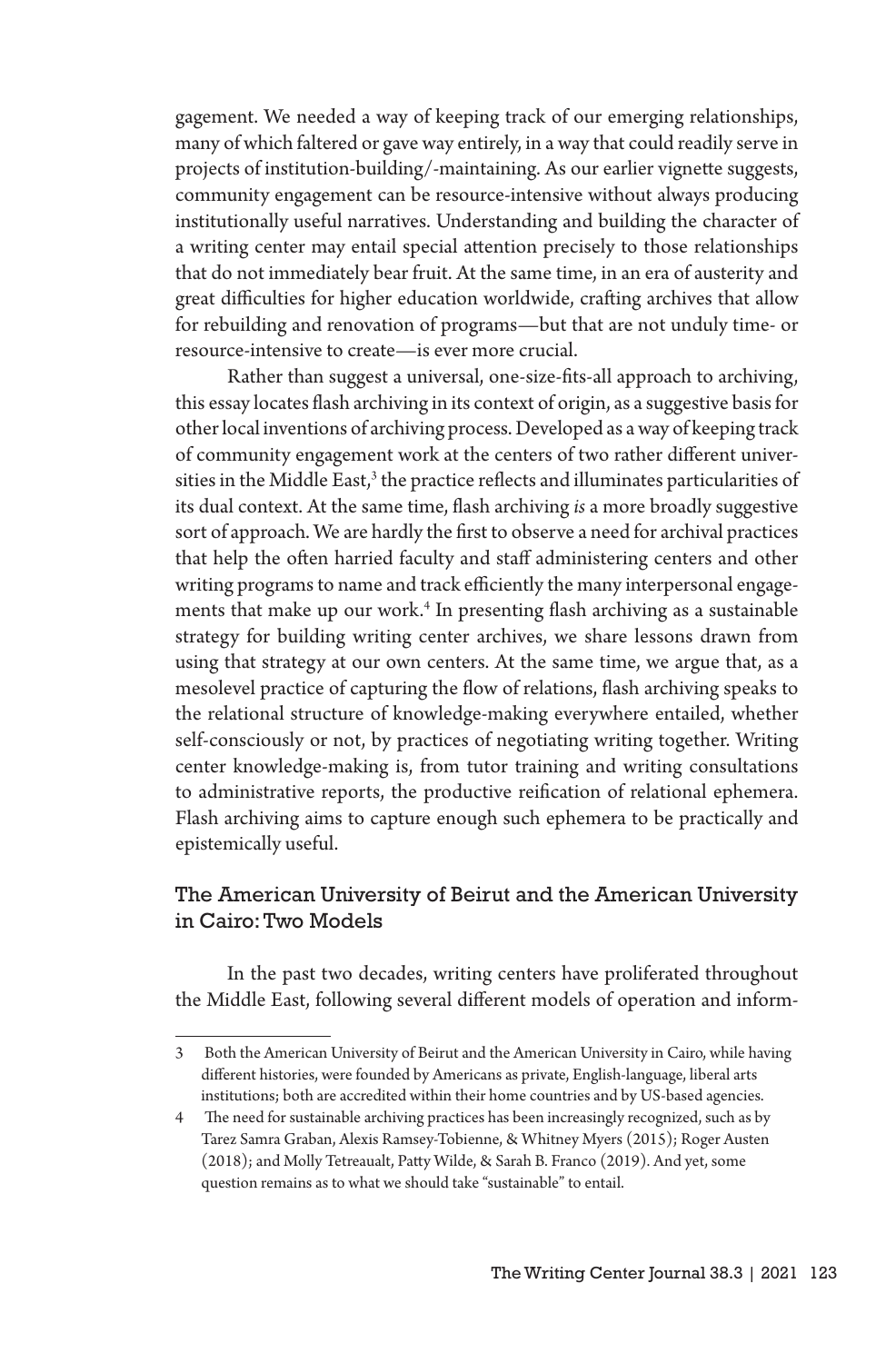ing a variety of conversations.5 Rula Diab (2017) notes this multigenesis in her foreword to *Emerging Writing Research from the Middle East North Africa Region*. In that edited collection, writing scholarship is discussed in terms of complicating prevalent assumptions, negotiating Western models, and striving for balance across borders. Situated in a multicultural, multilingual context, Middle Eastern writing centers negotiate the status of English as not a home language for many tutors and writers by developing models that adapt disciplinary constraints to language needs within culturally and institutionally specific frameworks.

The American University of Beirut (AUB) is the oldest English-medium liberal arts university in Lebanon. Now entering its seventeenth year at the university, the writing center comprises both the writing center itself and a writing-in-the-disciplines program. As an academic support unit, it works directly with undergraduate and graduate students, faculty, and staff on developing rhetorical competencies at all levels. In coordination with General Education, the writing center collaborates with faculty members, departments, and other academic support programs to designate, design, and facilitate faculty senate-mandated writing-in-the-disciplines courses throughout AUB. The center offers individual tutoring consultations for writers in the AUB community (around 2,100 appointments per academic year for a student body of 9,000 during the 2016–2017 academic year when this process was being developed). The center also leads graduate and undergraduate workshops on writing and conducts writing- and tutoring-related research. For more on AUB's writing center, see Erin Zimmerman & Emma Moghabghab (2020).

In response to the need for outreach both on campus and off, and as part of general efforts to deepen impact, the AUB center made community engagement a top priority starting in 2015–2016. Off-campus collaborations have included work with other university writing centers including The American University in Cairo, high school writing centers, nongovernmental organizations, and the United Nations. Lebanon is suffering a refugee crisis of unprecedented proportions—still ongoing as the Syrian civil war bleeds on, though overshadowed in recent years by a horrific financial crisis, the explosion at the Beirut port, and revolutionary stirrings; therefore, the writing center was particularly invested in developing partnerships with nongovernmental organizations and the United Nations when we began this work.

The American University in Cairo (AUC) is an English-medium university located in Egypt, an at-once regionally similar but profoundly different institution and context. AUC has two campuses: the original campus

<sup>5</sup> For a recent overview of writing centers in the Middle East and North Africa today, see Amy Hodges, Lynne Ronesi, and Amy Zenger (2019). [Eds.: Some writing center founding years for this region are also included in the timeline at the beginning of this *WCJ* issue.]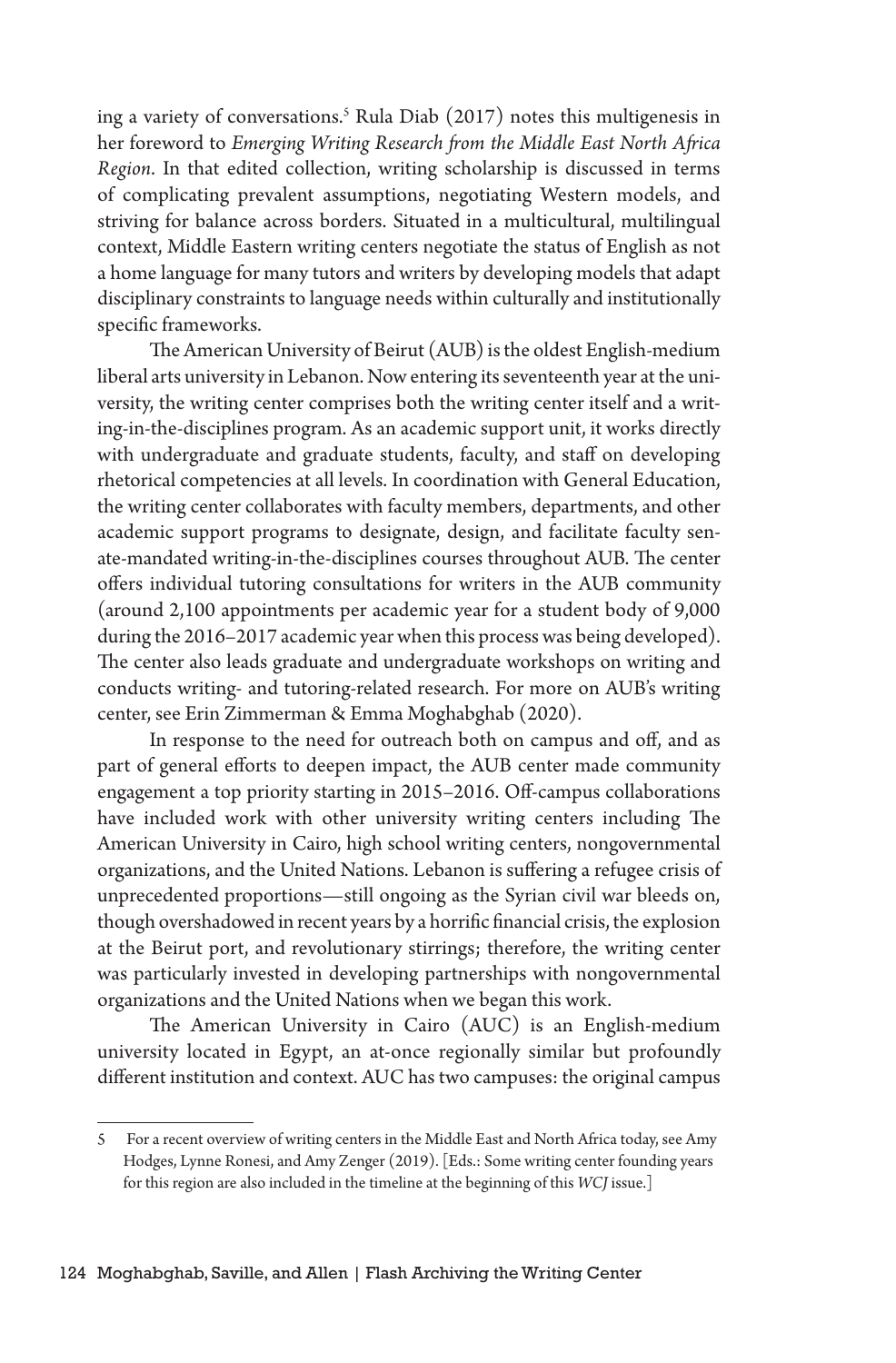in the heart of the capitol's downtown and the new campus, established more recently, on its outskirts. AUC's Writing and Communication Center began as a writing support unit and later evolved to a full-fledged writing center. The center has a director and a tutoring staff composed of graduate fellows, faculty from the Department of Rhetoric and Composition and the English Language Institute, and adjuncts with TESOL backgrounds. AUC's writing center serves around 950 graduate and undergraduate students from 35 disciplines each year, drawing from a student population of 6,650. The center also offers tutoring in Arabic and has a dedicated tutor to provide support for public speaking classes twice a week.

For security reasons, AUC's community partners are all on-campus. In the 2015–2016 academic year, our focus for the flash archiving shared in this essay, AUC's writing center was working primarily with various schools, offices, and academies at the university. By providing a series of custom-designed workshops for these schools and offices, the writing center was able to provide academic support for undergraduates and graduate students in ways that continually expanded the scope of its mission. At AUC's center, community engagement has often also meant learning from others on campus. To provide support for students with disabilities, for instance, the director of the writing center invited staff members from the Office of Student Well-Being to speak to tutors during training sessions. For both AUB and AUC, relationally supportive strategies have been crucial in navigating periods of national institutional crisis. As higher education worldwide enters a prolonged renewal of longstanding crises, partially resulting from the COVID-19 pandemic, lessons from these contexts may be especially valuable elsewhere as well.

### Making Archives, Making Writing Centers

Time and again, a writing center finds itself in a position to justify its funding and other support by bringing forth evidence of work and results achieved. Joyce Kinkead (2017) argues that writing centers can make this work "more visible through artifacts that document experiences and that can be housed in archives for future researchers and scholars" (p. 10). In this context, Kinkead (2017) is referring to institutional history and archives, "stories of writing centers—the lore—as well as qualitative and quantitative research" (p. 10). For writing program administrators in general, however, as Christy Desmet (2005) among others has argued, "traces of conversations, committee meetings, and bitter struggles" get lost in the institutional stories we tell (p. 48). As Desmet notes, "What artifacts persist in a writing program record the force of individual personalities on the writing curriculum but are silent on the collaborative, combative, and negotiated processes that inform the underlife of academic institutions" (p. 48). A writing center's interiority across time is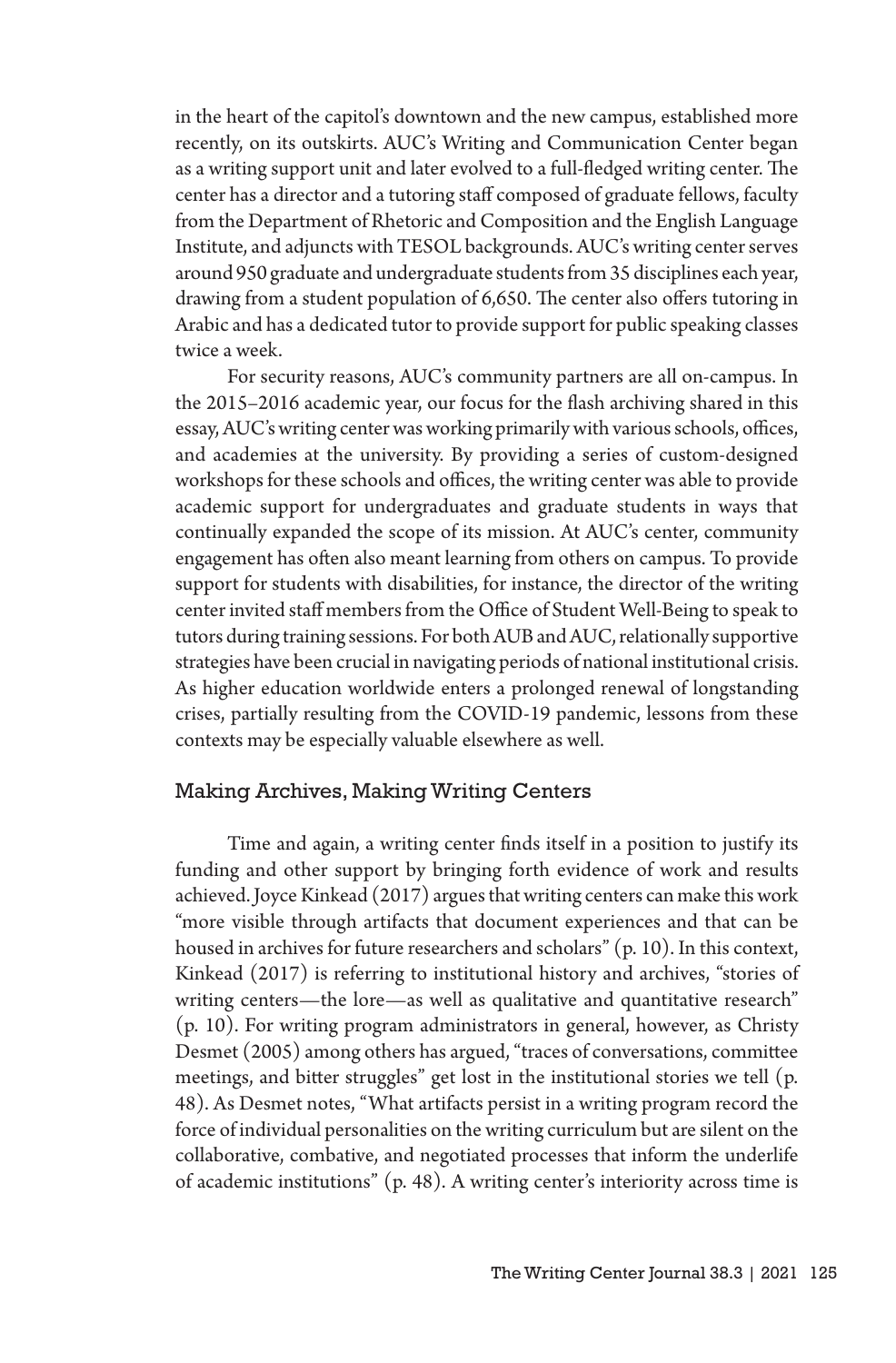shaped by its archives. Especially in the absence of stable longterm leadership or constituted institutional demands and support, writing center administrators rely on archives to simultaneously maintain and remake their own institutions. We need to be able to tell stories about our *interpersonal* processes over time because they are at the heart of our meaning-making and, so, center-making. Archives can help us to tell these stories, to others and ourselves alike. But, as noted, they are troublesome.

Within writing center studies, Stacy Nall (2014) has treated especially cogently the difficulty and importance of archiving the events and nonevents of institutional life. She offers strong solutions, or at least steps toward solutions, in "Remembering Writing Center Partnerships: Recommendations for Archival Strategies." Nall suggests treating writing center archives, and especially archives of community engagement, as "dynamic constructions that WCDs [writing center directors] can proactively shape in order to ensure a sustainable institutional memory across generations of staff"  $(p. 102)$ . She recommends building oral history repositories to tell "polyvocal stories about programmatic successes as well as challenges" (p. 110) as a way of really capturing "the dynamics of relationship building" (p. 112). It is, after all, "the complex relationship building that leads to effective program implementation and continuity" (p. 109). Understanding the processes of relationship-building that enable—and also sometimes limit—our community engagement processes is central to making those processes durable. To this end, Nall proposes "that through soliciting detailed staff and partner reflections, partnership correspondence and materials, and unpublished institutional scholarship, and placing and inventorying these in a centralized archive, WCDs can help ameliorate the loss of institutional memory that too often occurs during administrative and programmatic transitions" (p. 103). Such relational archives should allow writing centers to make themselves coherently across time and institutional flux.

This imperative is even more pressing when it comes to community partnerships, whether intra- or extra-university. A broader durability, as Lisa Zimmerelli & Victoria Bridges (2016) have noted, is an ethical obligation of community engagement work, especially where such work serves vulnerable communities. Zimmerelli & Bridges urge us to see "sustainability as an ethical imperative: if we were going to start the work, we wanted to ensure it continued" (p. 3). Underscoring the difficulty of achieving sustainability in service-learning contexts, however, Linda Adler-Kassner, Robert Crooks, & Ann Watters (1997) have articulated the mismatch between the temporalities of the university and of the community. They argue, for instance, that "class and term blocks can be a huge and even crippling obstacle" (p. 11) to community-based service-learning as a durable proposition. This concern is as relevant on campus as off, though the ethical stakes are not always quite as high. Especially for centers led by nine- or ten-month faculty, continuity of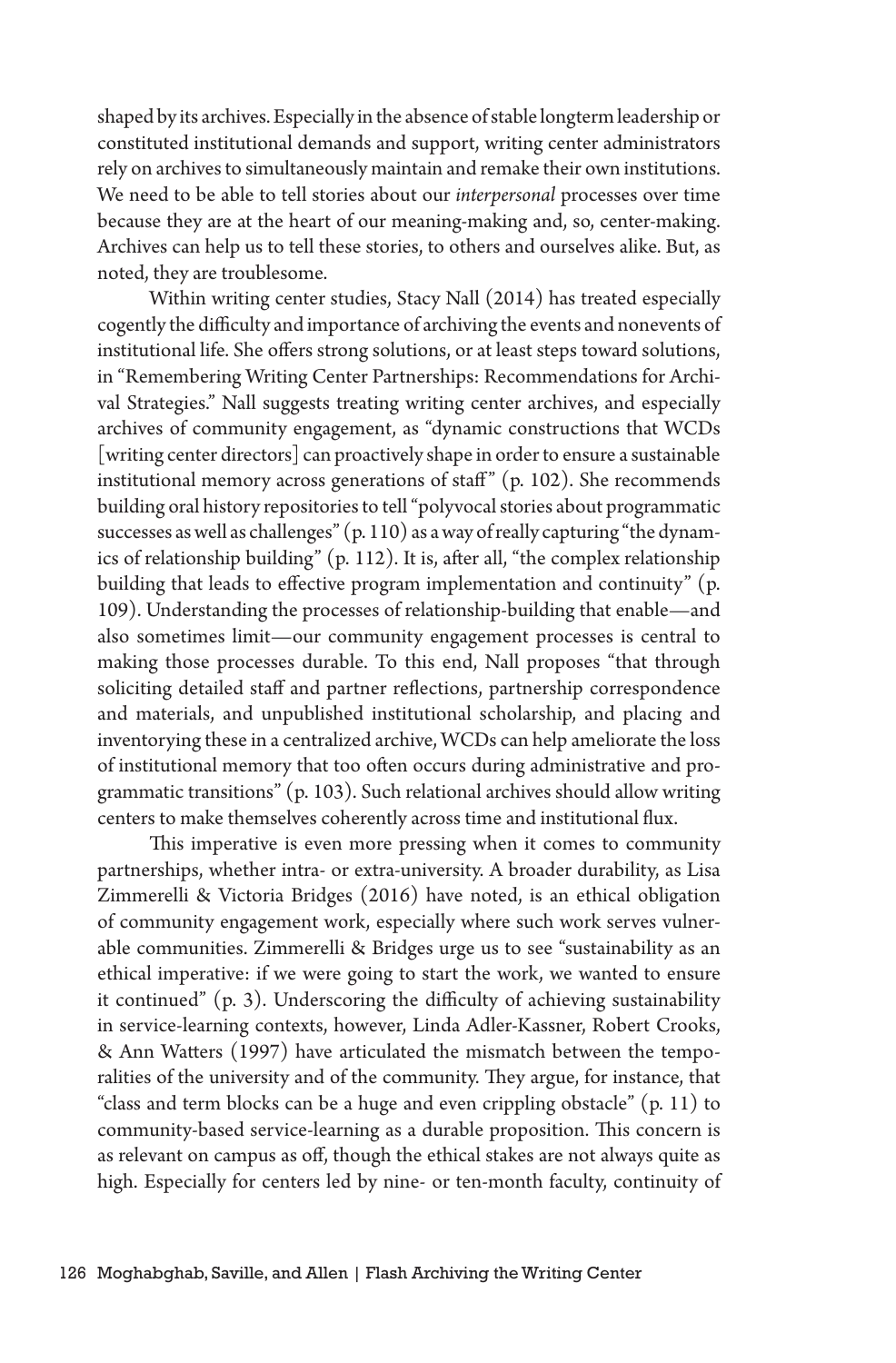partnerships within the university community means building relationships that bridge not only transitions from one leadership team to the next, but also relational gulfs imposed by winter and summer breaks. Concerns in tracking relationship-building processes, then, are with continuity and sustainability.

At the same time, sustainability cannot always mean continuity. The imperative to do justice to collaborative work often should cash out in regularized continuation of the work, but not always. As with writing itself, sometimes community engagement proceeds not in a lasting product, but in a changed way of being. In such cases, as indicated by our vignette about the MCC partnership, capturing the relational flows and nonevents of community engagement is one way of making meaning to harbor possibility for future moments of collaboration. That we will not always be able to build durable community engagement projects throws common readings of sustainability as continuity into question. As Paula Mathieu puts the proposition in Laurie Cella, Eli Goldblatt, Karen Johnson, Mathieu, Steve Parks, & Jessica Restaino (2016), what if "creating a relationship-based project that can and should grow slowly with people who have limited time to build that relationship … [were] an inherently unsustainable proposition?" (p. 47). Indeed, these authors maintain that "unpredictability, opportunity, and risk" will unavoidably mark community writing projects—at the heart of which is relationship-building (Cella, Goldblatt, Johnson, Mathieu, Parks, & Restaino, 2016, p. 42), inherently a fluid process. Given the potential faltering of even the most generative human relations (who has not witnessed a friendship's end?), the ethical imperative of sustainability must incorporate some way of loving and accepting the ephemeral.

Splitting the difference between Zimmerelli & Bridges and Cella, Goldblatt, Johnson, Mathieu, Parks, & Restaino, we see one role of archiving community engagement work as driving strategic planning. We work with the knowledge gained from relationship to relationship by emphasizing lessons of both successes and failures. This knowledge is as present in the shifting body of people moving through the center as it is "stored in our annual reports and shared files" (Bergmann, 2010, p. 174); archiving aims to capture still more of it. So far, so good. To say this, however, is not yet to distinguish flash archiving from other—we think, sincerely, richer—approaches to archiving, nor have we explained why we think this is, for at least some centers some of the time, a good-enough approach.

**Flash archiving, to put it bluntly, is less work.** Soliciting and cataloguing detailed staff and partner reflections, for instance, are without question great practices, but not feasible in all contexts. Flash archiving's more impressionistic goal is to capture the relational sense of a center iteratively and, thus, to aid in making and remaking that center over time. Writing centers are beset with more wonderful projects than can possibly ever be accomplished, so there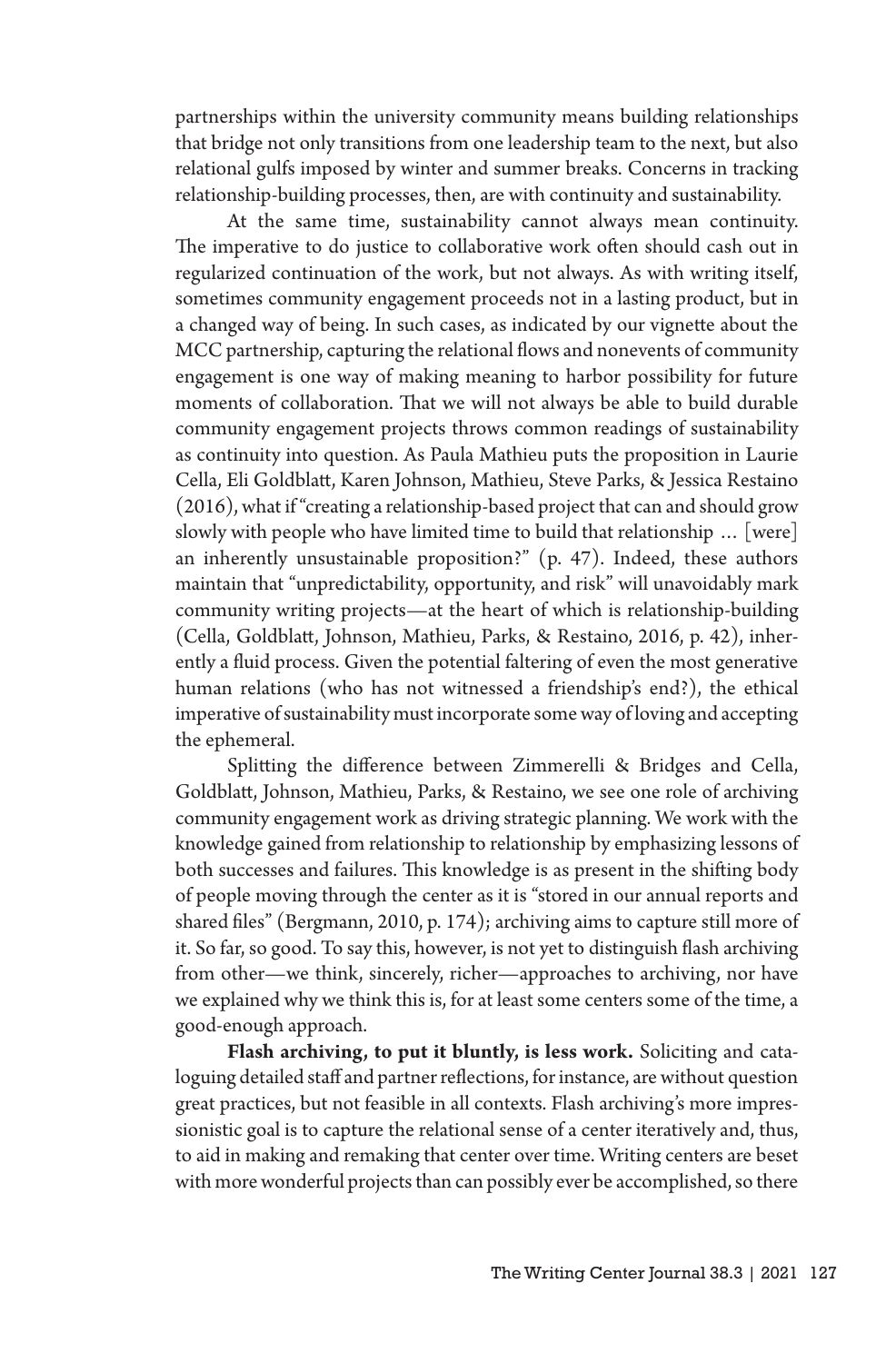is a place for time-maximizing approaches. Flash archiving is time-efficient and makes archives as readily usable as possible for strategic planning at a glance as well as more intensive collective self-fashioning. Nall (2014) identifies a number of possible strategies, and we treat just one of these in terms of flash archiving: documenting the relationship-building processes that make community engagement possible.

It is helpful to have in mind Nall's larger picture, which includes archiving the nuances of community engagement and writing-across-the-curriculum work to remedy a lack of institutional memory about these aspects of the writing center's purpose and activities. For Nall, the point is that "institutional memories of relationship building, and their various challenges and compromises, are a particularly overlooked aspect of writing center histories and one for which WCDs might build a space in their documentation strategies" (p. 102). Relationship-building may be only one dimension of writing center work, but it deserves special attention. As Nall notes, "Because these interactions are rarely documented, they are likely occluded by writing center archives and thus risk being omitted from the body of knowledge transferred from one cycle of staff to the next" (p. 116). Nall's emphasis on the importance of capturing relational flows to understanding and making meaning of writing center work is, in our view, critical. The nonevents of writing center relationships are a drumbeat of both possibility and constraint, and to know ourselves we must have a sense of what these have been. Nall's systematic and thorough approach to archiving is the gold-standard resource for writing center archiving and capturing these nonevents.

Flash archiving, ultimately, is a tool for creating snapshots. What we offer here are notes on a process that, we want to be clear, is simply *not as good* as what Nall offers, taken from the standpoint of an archivist. For the writing center professional new to archiving, however, or for the person a bit overwhelmed by the demands of archiving well, flash archiving may be *good enough*. To offer a sense of how flash archiving can work and of the process-oriented takeaways that come out of it, we share more of the snapshots of the AUB writing center's off-campus collaboration with an NGO and snapshots from the AUC writing center's on-campus community partnerships. Metaphorically speaking: we are concerned not with literal photographs, but with relational gestalts captured primarily in sound and, still more, text.

Snapshots are, to many minds, not *proper* archives because snapshots catch so little. Above all, though, the snapshot is a medium of relation, a mesostrategy for capturing the flow of life. It freezes in time, for the senses, a gestalt of persons and objects in relation. Such a gestalt does not tell its own story; though worth ever so many words, no picture speaks on its own behalf. Rather, a snapshot is an inducement to storytelling, a flash of how things have been that prompts new narratives, and, thus, ongoing and reflective knowledge-making.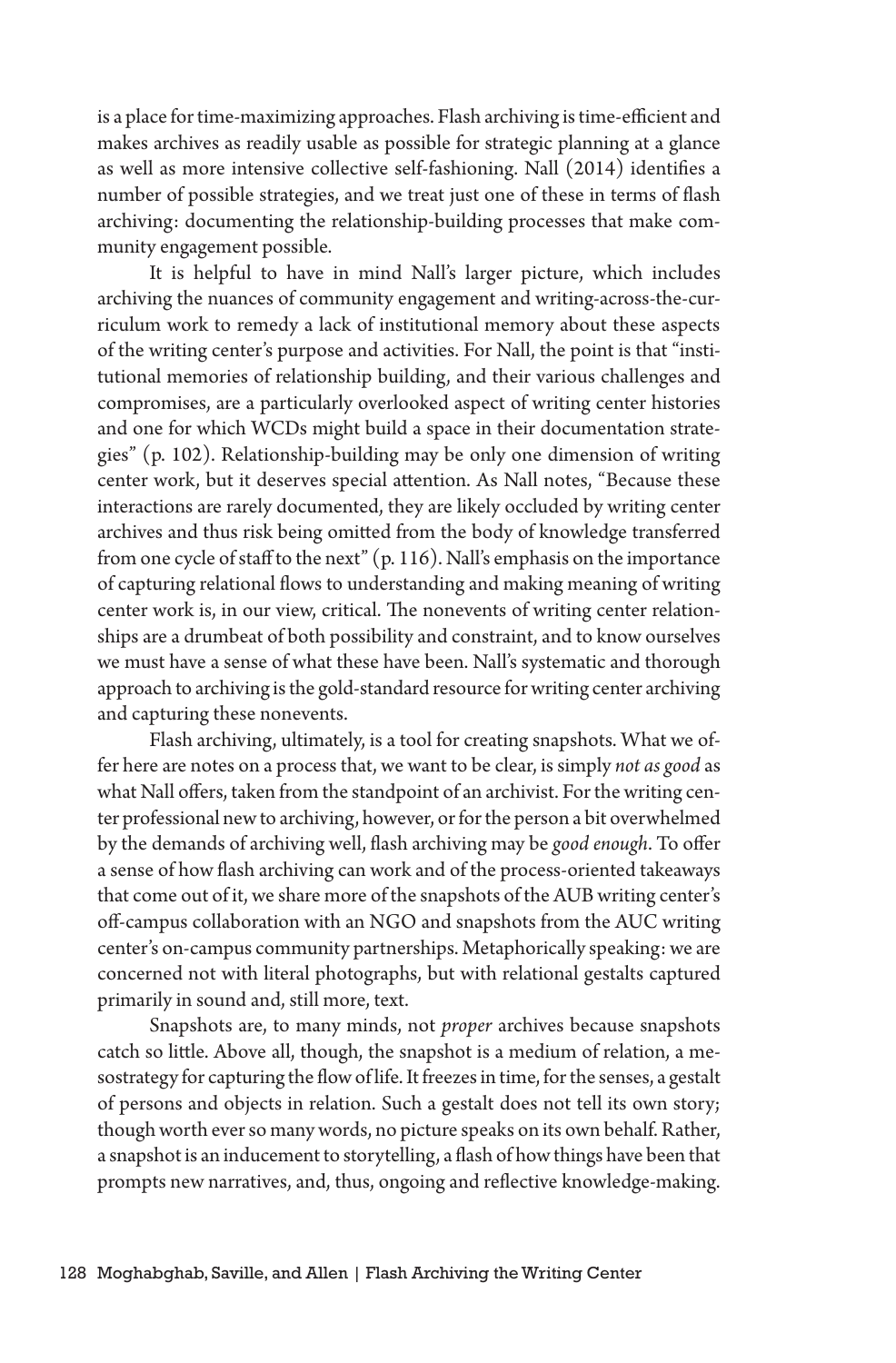Flash archiving, understood as similar to taking a snapshot, invites thinking with and beyond institutional documentation needs. It produces material useful not only for annual reports, vital as those are, but also for the collaborative storytelling that enables relational continuity and repair as the leadership team and operating conditions of a writing center change over time. While perhaps not great archives, the snapshots remain useful for these purposes.

**Flash archiving in theory and in practice.** Flash archiving is a strategy for producing short, usably summarized oral histories with an emphasis on relationality. As such, it is an entry point into larger processes of archive building, a small instance of what Nall refers to when she observes that recording oral histories makes knowledge of past writing center work present (p. 112). Flash archiving can be undertaken by directors alone or collaboratively by tutors, writing specialists, administrators, clerical staff, and other writing center personnel involved in any or all community engagement efforts. Indeed, flash archiving is probably strongest when it incorporates members of the writing center across various institutional roles. Its utility lies in being a time-efficient way of preserving quick pictures of experience—community partners are our focus here, but this works for all sorts of relational dynamics and other nonevents. Certainly not intended to supplant other archiving practices, flash archiving is for writing centers that have not yet established a systematic archive, and who may not be in a position to follow archiving best practices.

Accordingly, while also responding to Kinkead's (2017) "documentation imperative," flash archiving falls under a separate strand of archiving practices from the Writing Center Research Project, International Writing Centers Association archives, and the National Archive of Composition and Rhetoric. As opposed to instituting repositories for future writing center research, a buildup of writing center lore and histories, or even preservation of theoretical or pedagogical material on composition, flash archiving leads to the creation of small-scale local archives. Such archiving is explicitly not research in the sense of 45 CFR 46, which uses decision trees to guide the implementation of human subjects research and institutional review boards in the United States and USaligned institutions (see Office for Human Research Protections, 2019). Flash archiving neither aims to nor does produce generalizable knowledge. The emphasis instead is on keeping loose track of potentially meaningful interactions with community partners. As Kinkead (2017) argues, "[one's] individual history in writing centers parallels the larger social, cultural, and political changes. It's but one reason why such discrete narratives and histories matter" (p. 13). The difficulty is to get at such histories briefly, both as part-time archivist and as eventual user of the archive.

With that in mind, flash archiving does not attempt to undertake the strenuous, time-consuming, and potentially prohibitive process of documenting all interactions and partnerships, every meeting, or all outcomes.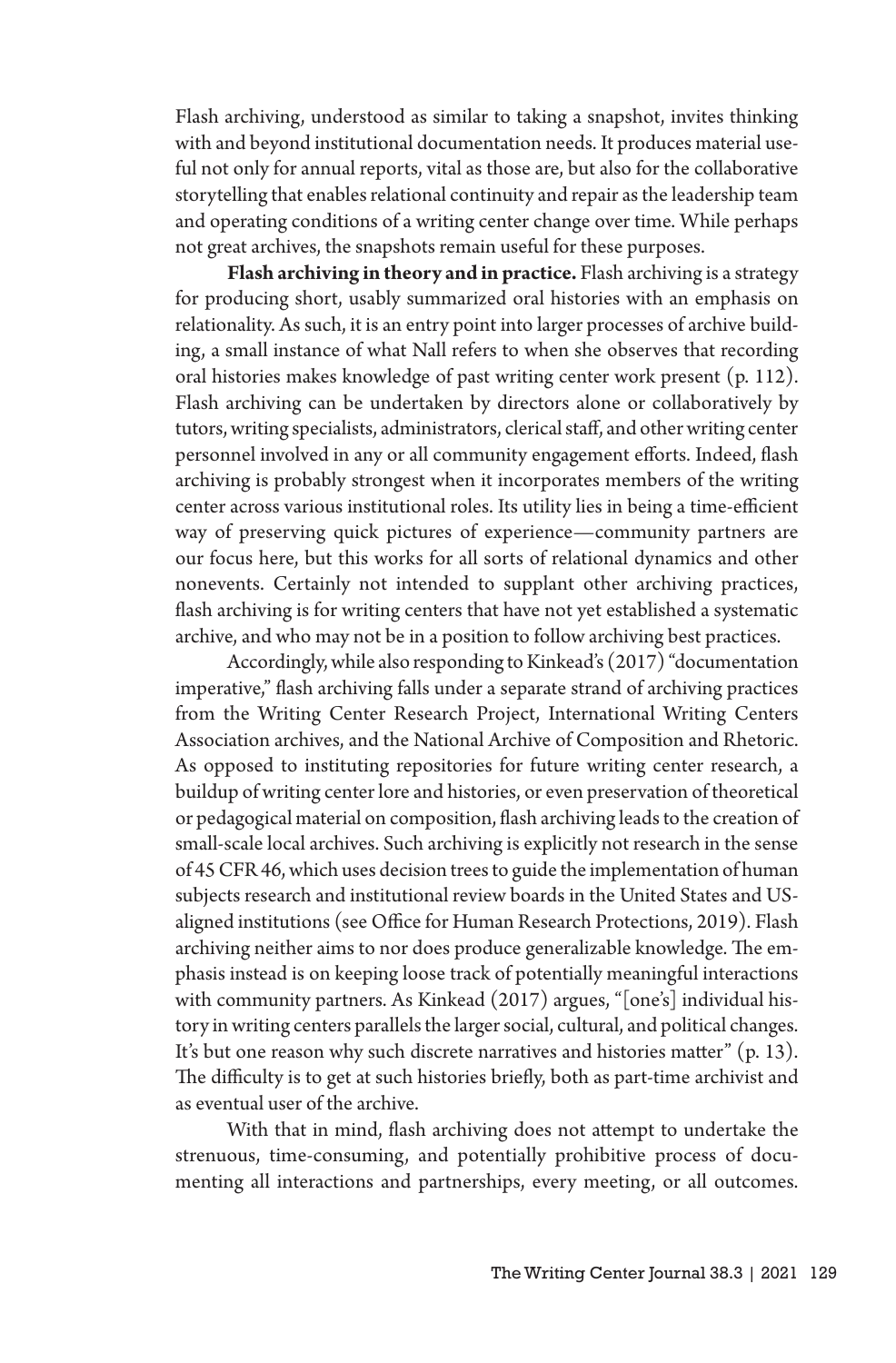While flash archiving could lead toward a comprehensive story of community partnerships, it responds to the documentation imperative by noting only moments or situations. As with a camera, which images get retained depends on who is holding it. Flash archiving foregrounds humanistic interpretation in its very development. As a strategy for producing, interpreting, and filing very brief oral histories, flash archiving is first and foremost about collaborative meaning-making. This aim is all the more reason to incorporate peer tutors, for instance, in periodic moments of flash archiving.

Our approach to flash archiving community partnership stories follows four steps, which take roughly an hour and may be repeated as often as is practical. This may easily be undertaken before, after, or as part of end-of-semester or year-end programming. A first step (1) is freewriting. Staff involved in collaboration between the writing center and potential or existing partnerships write for ten minutes about their community partners. Though our focus is on community partnerships, any given moment of flash archiving might orient toward another domain where nonevents are prevalent. In the case of flash archiving of community partnerships, before freewriting, staff should identify who of late are or were important community partners/partnerships for the writing center: on-campus and off-campus partners, organizations or institutions/ agencies within/beyond the campus, individual persons or points of contact. Freewriting circles around the question of what makes these entities *important partners* for community engagement. This exercise is meant to be descriptive and impressionistic rather than comprehensive, capturing both information and attitudes. In the spirit of freewriting, participants concentrate on whichever partners most capture them in that moment. One of these partners will play a primary role in the construction of an oral history snapshot.

In a second step (2), tutors, staff, and/or administrators pair up (or form small groups) to interview one or more of each team, collecting oral histories for the center's repository. Interviewers begin by prompting interviewees to describe a significant conversation or moment of interaction with a community partner. Follow-up questions may pinpoint the significance of the partner or get at the status of the relationship at that moment. The interview proceeds in the writing center spirit of inquiry, i.e., in search of understanding and elaboration that follows the meaning-making process of the writer themselves (see viz., Eodice, Geller, & Lerner, 2017). Much as in a tutoring session, the purpose is to help an interviewee to elaborate on some experience of their choosing in ways that reflect their own preferred negotiation of constraint.<sup>6</sup> The product of this step is a 10- to 20-minute video or audio interview, focused on one or two particular partnerships. The snapshot hopes to capture both information about

<sup>6</sup> On the negotiation of constraint as characteristic rhetorical activity, see Ira Allen (2018).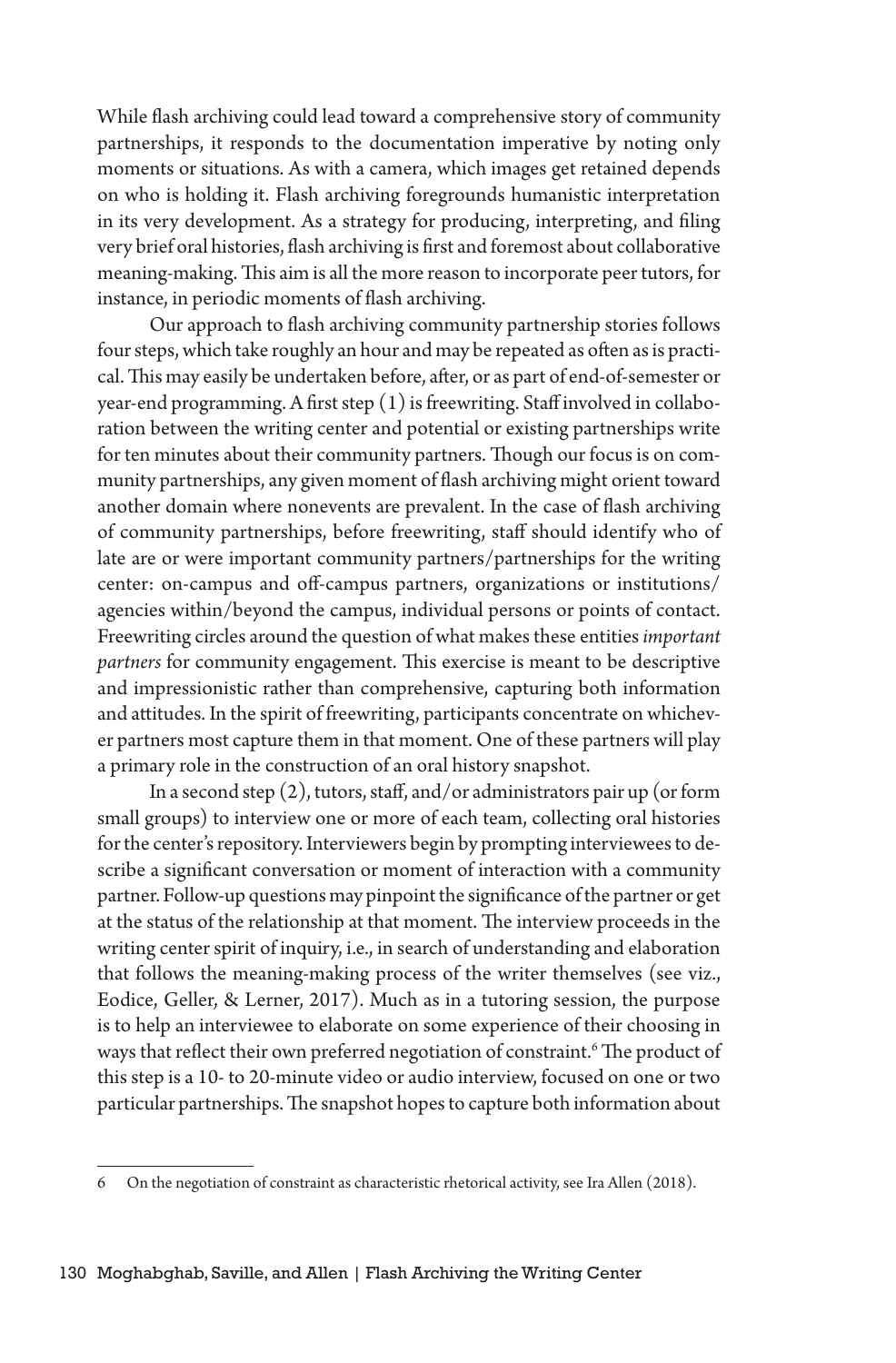and attitudes toward the process of developing a relationship with any one of the community partners listed.

Following the collection of these local oral histories, the third step (3) includes summative reflections on partnering with different communities or constituencies and the elaboration of pathways forward. One participant in the group or pair takes brief, declarative notes: full sentences vetted by partners in the exercise, well-spaced across a single digital or physical page. Participants reflect in conversation on inroads made, difficulties encountered, and successes experienced. Participants then outline what successful continuation of these partnerships might look like, what outcomes are hoped for in the coming year(s), and how the relationships built to date contribute to achieving those outcomes. The notes produced in this third stage are a guide to the archive and belong in it as well; the MCC vignette earlier in this essay comes from such notes.

Fourth (4) and finally, oral histories and reflection notes are filed. Participants upload video or audio of interviews and discussion notes to a shared drive (any appropriate digital repository), with files labeled by community partner and date of the exercise. As a center develops multiple community partnerships, the number of folders multiplies, each with evolving date ranges. The point of structuring the archive in this way is to maintain partnership as the orienting point of reference. There are many other ways of archiving, of course, some much fuller—but this one allows for the time-efficient and readily parseable collection of relational snapshots over time. At stake is the production of archives that will be usable, regardless of the waxing and waning of institutional fortunes. Having archived the history of her interactions on behalf of the writing center, for instance, a former AUC writing center director was later able to use these materials in designing a new capstone course on peer tutoring.

Such a good-enough archive leads to the creation of vertical as well as horizontal narratives. Examining folders based on community partners suggests connections across time between similar strands, areas of interest, or trends in collaborations. It can also lead to cross-collaborations between various mutually beneficial partnerships. At the same time, such an archive can highlight gaps in focus and thus the potential for new, underexplored partnerships. Also, a search for date ranges can yield an overview of noteworthy partnerships that the writing center initiated, maintained, or concluded during a specific time frame. For more macrolevel narration, such an archive offers materials for reporting on the activities of the center across time.

*Flash archiving snapshots in practice from AUB and AUC.* In AY 2015–2016, the administrative teams of the writing centers at AUB and AUC took the flash archiving approach above to create reflective accounts of selected community engagements, co-collecting and filing oral histories. The snapshots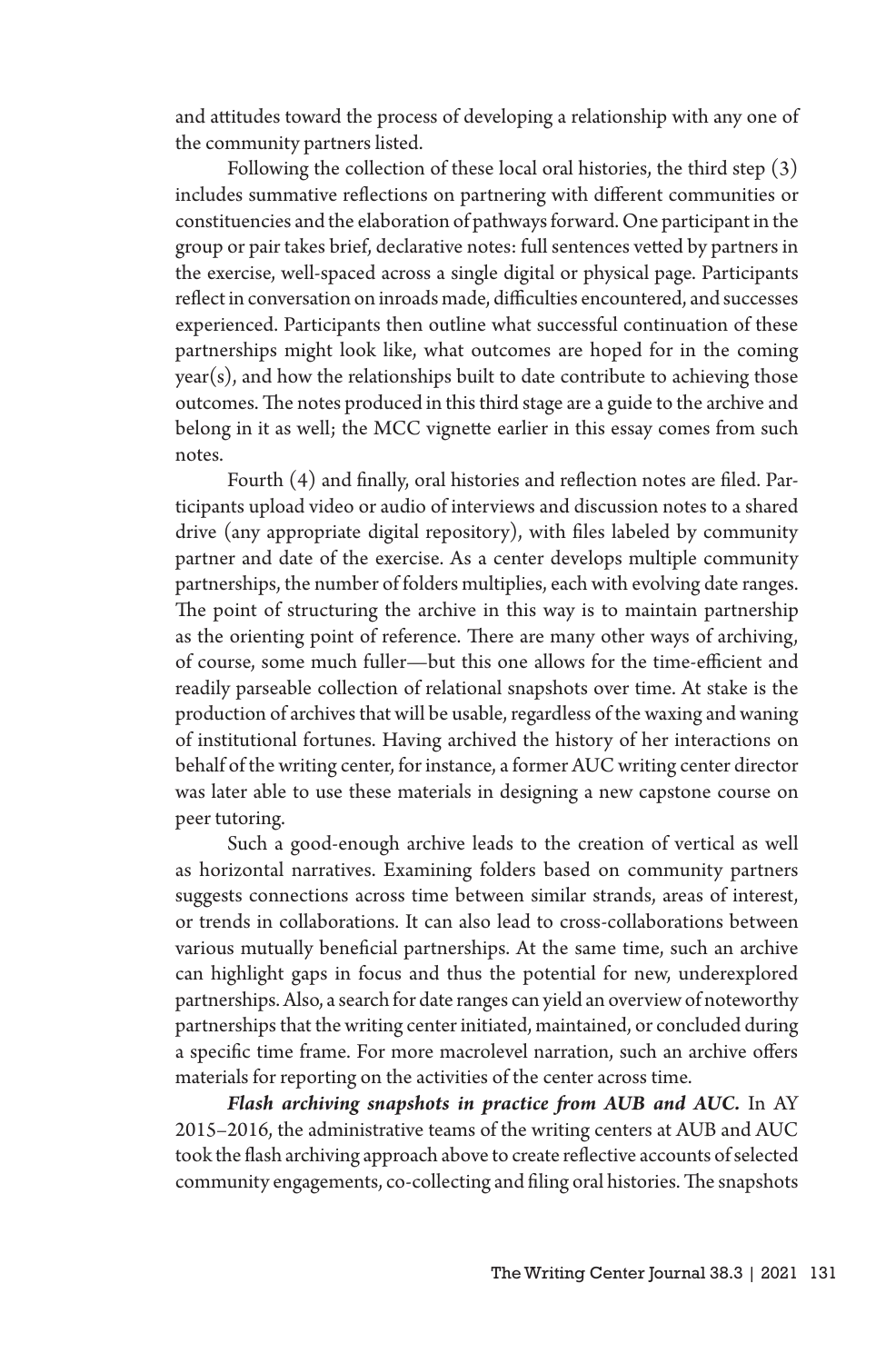below are brief reflective documents produced after listening back through our own recordings: stories about the snapshots generated from Step 3. Our aim in sharing these is to offer a sense of the textual documents or narratives allowed for by flash archiving. To apprehend what makes these archives "good enough," we contextualize these collaborations within the historical moments for each center. Our ability to provide this context, several years later, is enhanced by the archives themselves.

The AUB writing center collaborations recorded using flash archiving responded to a particular moment in the histories of the center, university, and country. In 2016, the writing center was undergoing a structural overhaul, establishing and strengthening internal collaborations with various student service units within the university. It deepened relations with the composition program and writing in the disciplines program while branching out more purposefully toward academic support services like the libraries and the accessibility office. This was in partial response to a university-wide focus on writing and communication skills. In parallel, the writing center moved more into the community, establishing relations with other centers to build an informal, countrywide, collaborative network. Also, given the refugee crisis, the writing center sought to provide support for migrants by expanding its partnerships in fulfillment of AUB's mission of supporting the peoples of the Middle East.

At the time the AUC administrative team started creating a flash archive, the center's partners were spread around the university and across disciplines. At each site, key to their experience has been the establishment of personal connections. In a US context, personal relationship-building with university staff is always encouraged, but often seen as optional. In the Arab world, it is critical. As a collectivist culture with a high power index, i.e., a high degree of social hierarchy, Egyptian attitudes permeate AUC and are highly influential on the relations established between the writing center and potential partners. An important part of the director's work was thus going personally to meet with support staff—not only faculty and leadership teams—in the various offices with which the center interacts, putting a face on the center's needs, requests, and offerings.

*Snapshot from AUB.* The snapshot below recounts the AUB writing center's outward-facing partnership with the Migrant Community Center, highlighting its initiation, progress, key moments of interaction, significant activities undertaken, troubleshooting processes, outcomes and projected outcomes, and their implications.

MCC usefully challenges our usual peer-to-peer conversational model, which does not mesh smoothly with the disadvantaged economic and linguistic backgrounds of the target community. Being able to establish a strong relationship through more informal workshops based on roleplay, orality, narration, and free sharing of information at MCC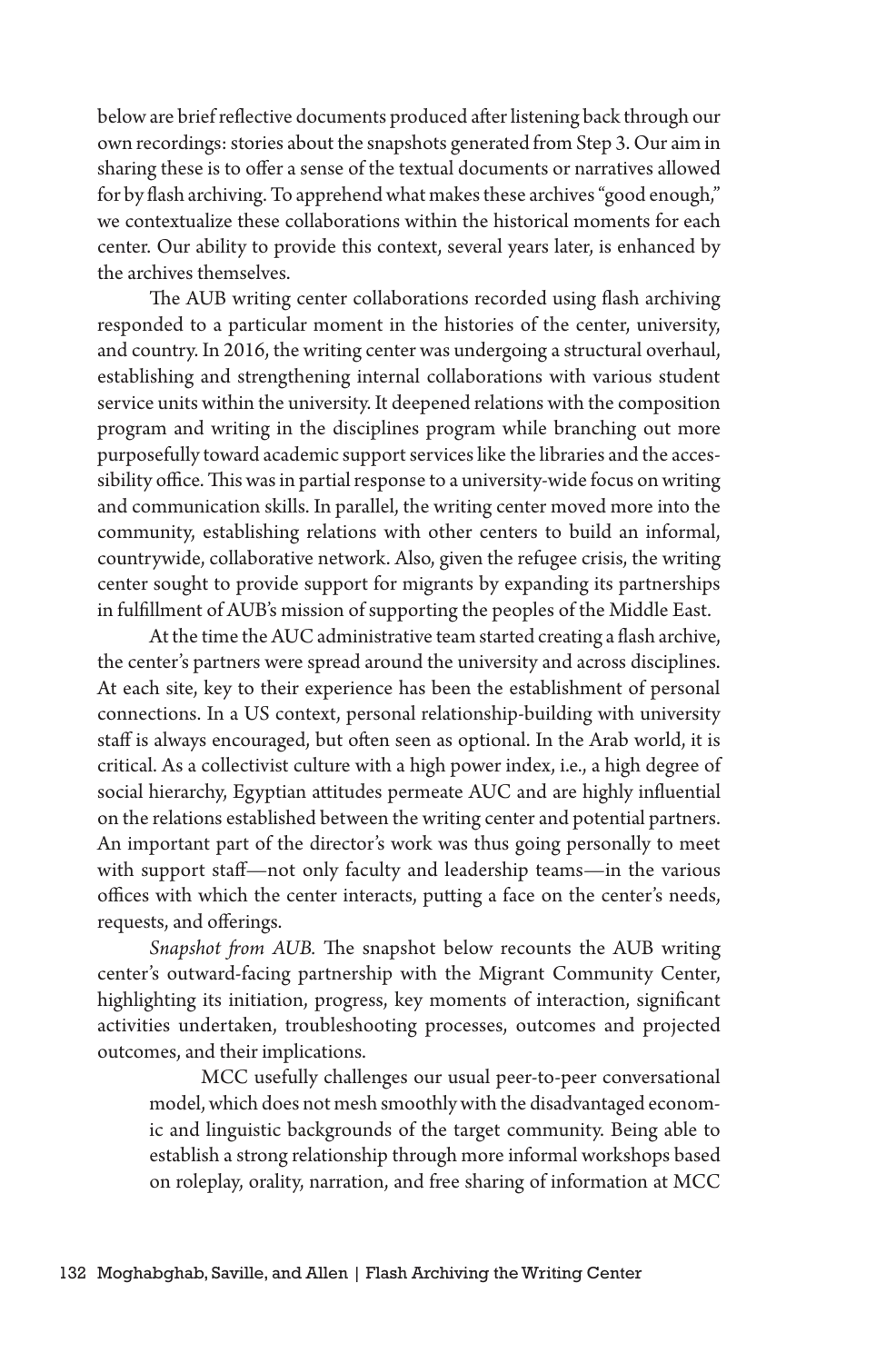will allow the center—first the leadership team, and from there, the tutors—to deepen its capacities as a center for communicating effectively across difference and inequality. At the same time and most importantly, it helps the center meet AUB's mission of serving the peoples of Lebanon, the Middle East, and beyond.

In the meantime, MCC itself has been going through a restructuring process and relocating to new headquarters. When the center started the first series of workshops, and, after the first session, the director had to negotiate an unforeseen difficulty that arose when some of the students became anxious as they found the material too difficult although he had anticipated their proficiency level to be that of an advanced beginner in English. He adapted the material to their level and incorporated games and visualizations. With the lack of a textbook, the material selected had to be adapted to their context as migrant workers in Lebanon. Ways of overcoming their anxiety were to hold friendly conversations with them and share food and talk about common aspirations and hardships. They were able to push forward and develop more projects that could be sustained in the long run.

A successful partnership here would be one that is generative, putting the center in a position to find ever more ways to reach out to this community and other similar communities in the country. One outcome the center looks forward to is publication of the migrant workers' testimonials and the popular attention that may garner, all contributing to empowering the workers to find their voice through writing. This has potentially important cultural and even legal impacts in Lebanon, where migrant workers have extremely restricted access to the legal system. Another outcome is to further engage writing center tutors in community service and allow them to partner with writers along lines of difference. Other outcomes may come in the form of working with the migrant workers on other projects and learning to articulate their literacy needs in the workshops at the same time as empowering them to transcend subaltern positions in the community through writing.

One thing we find striking about this snapshot is that, for largely exogenous reasons, this collaboration foundered in subsequent years. As noted earlier, community engagement is not assured of long-term success. Productive relationships, even when carried forward effectively for some time, can give way in the face of budget cuts, shifting institutional priorities, and changing legal and historical landscapes. We share this snapshot *not* to celebrate our center's successful community engagement (though it was for a time successful and helped in that by our archiving), but rather to highlight the importance of capturing relationship-building *in situ*. Flash archiving offers a way of getting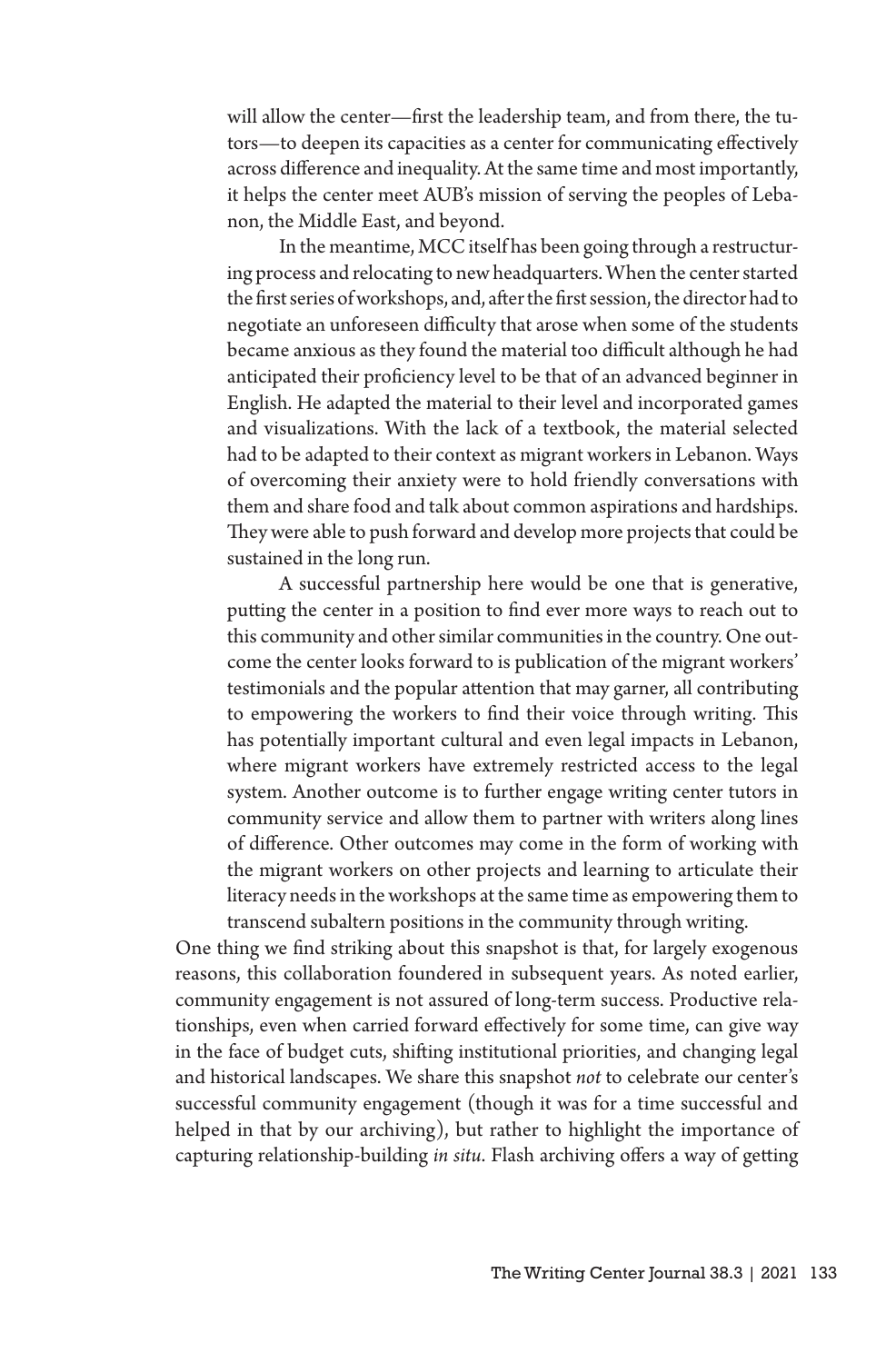at latticeworks of relations even while building them, the better to sustain our learning—and our capacities for building—in uncertain futures.

*Snapshot from AUC.* The following snapshot overviews on-campus partnerships recast through the director's reflections on their emergence, the components necessary for continuation, and the possibility of initiating new collaborations. As with the previous snapshot, at stake is a way of retaining and learning from evanescent experiences of connection. The director combines the cultural with the communal and institutional to foreground human interactions and the role of staff in weaving the net of her writing center's partnerships.

One notable program that the writing center at AUC has supported is the Lazord Academy, which, as part of AUC's John D. Gerhart Center for Philanthropy and Civic Engagement's programs, "empowers select AUC students and young civil society leaders by offering them guided opportunities to expand their skills in ethical leadership, civic engagement and strategic philanthropy." The writing center has provided a series of workshops for Lazord and one on "writing for social justice" in particular. In that process, staff at Lazord have begun seeing the writing center as a key partner not only for developing language skills, as was their initial assumption, but [also] for helping students develop as whole persons. In parallel, establishing new relationships with support staff in the Office of Student Services at the School of Business has highlighted the differences in writer interactions in that technically specific context. Providing a series of one-hour workshops (during the daily assembly) on presentation skills, intercultural communication, and business writing has created new opportunities for interaction not only with students, but with a group of staff members who work with undergraduate students in a very different way than faculty.

Ultimately, the director has found that working to develop a partnership between the writing center and the AUC community is contingent upon the director's interpersonal relationships with members of that community at all levels. She has come to realize that for the writing center to be a go-to resource on campus, where students come to find a variety of kinds of assistance, friendly relationships with AUC staff are critical. The latter help her conduct a proactive campaign of regularly publicizing the writing center through weekly electronic blasts to students, email notices on Blackboard and in the news@auc online newsletter, along with monthly displays of large posters on campus tripods and bridges. Staff, important members of the AUC community, have an intimate knowledge of the functioning of the university that many faculty members and most students do not, and staff can help accomplish the outreach the writing center needs most at present. In fact, many of the writing center partnerships have come about through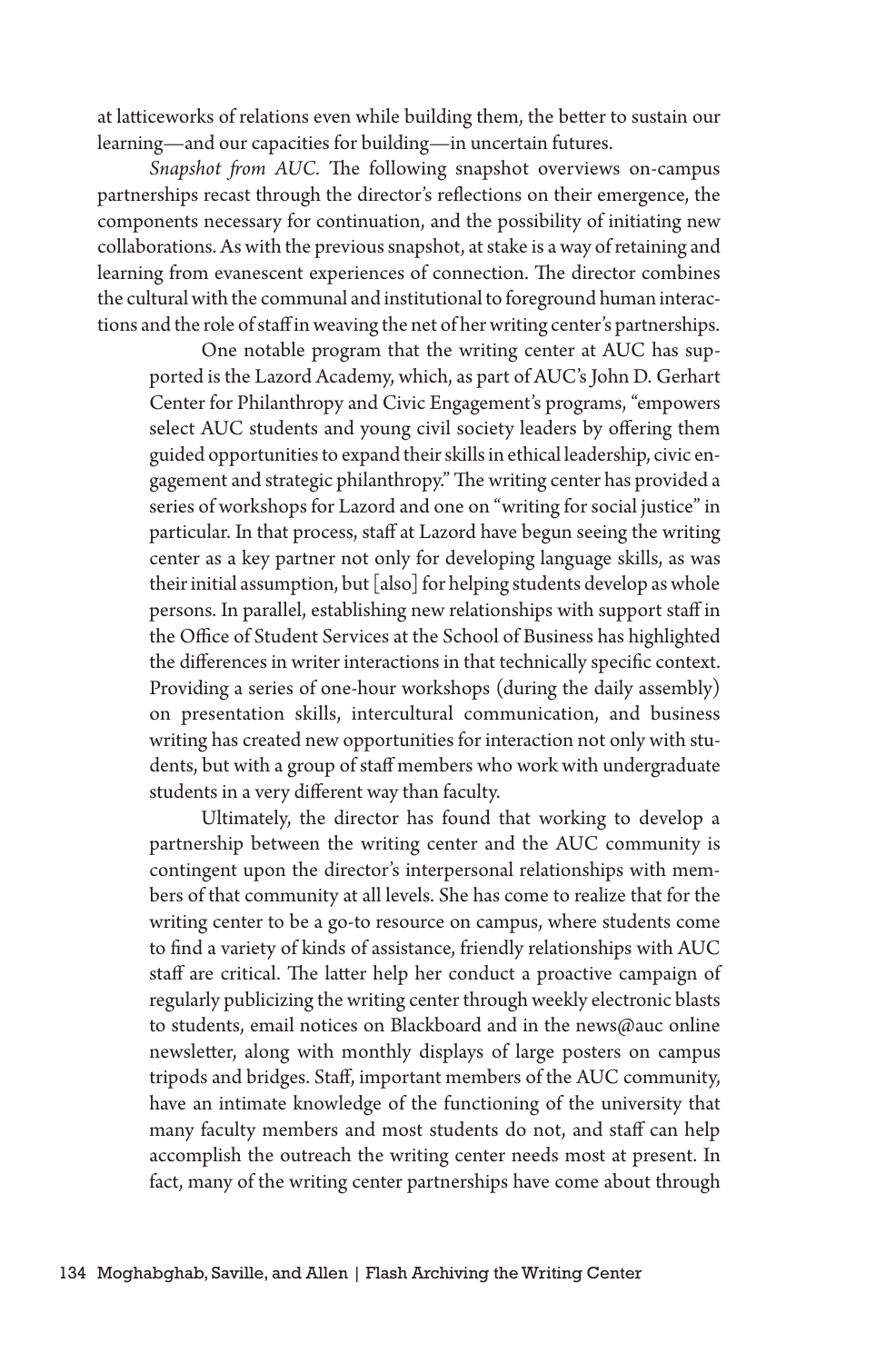the arrangements of the staff and are sometimes requested by staff only. Though workshops are also requested by faculty and students, it is the staff who arrange them.

Recently the center has been working with two key offices at the university: one is the communications office, working with them on the new web site. The other office is University Academic Computing Services. The director liaised with them on the online internal scheduling system. Recently, with the two new initiatives of Arabic and Public Speaking tutoring, writing center staff had to take training on a new scheduling software program. Good relations with tech people are very important for the functioning and continuity of the AUC writing center. Continuing to visit key staff members and develop ongoing relationships with them is crucial to the center's community engagement strategy for the coming year.

For AUC's writing center, what emerged in this flash archiving exercise is a sense of interdependence with stakeholders at sites within the university that status-focused faculty and administrators do not always attend to sufficiently. This snapshot story highlights the importance of classified staff not only to the center's daily operations, but also to its growth and possibilities of future collaboration.

**Flash Archiving Can Do a Lot, But It Can't Do Everything**. Documenting relationship-building processes as they unfold, in our experience, aids in the flourishing of community engagement in general. But it cannot guarantee permanence in particular. It is all the more important, then, for snapshots to capture potential lines of growth, multiple relevant actors, and nonevent moments. When some components of a process are preserved as a *sense of things*, the mechanism can be reinvented. Flash archiving is useful beyond the creation of a static repository of stories, building instead on the potential for recursive dynamic interaction. Since each of the accounts shared here took (in its rough form) roughly an hour to create, we think it is fruitful to see flash archiving as a good-enough approach to creating archives. Such an approach is sustainable in the long run, even for writing center administrators working under intensive time and resource constraints, and it facilitates both continuity and novel institutional meaning-making.

If we want an orientation toward community partnerships to last, and to outlast specific engagement moments, it has to become part of a writing center's well-grounded story of self. As Bergmann (2010) notes, based on observations by Eli Goldblatt & Steve Parks, tying engagement to research is "a necessary means of establishing and maintaining long-term relationships between university programs and community institutions" (p. 171). As research in the soft sense, that is, ongoing inquiry into our own institutional conditions of existence and characteristic activities, flash archiving adds interpretive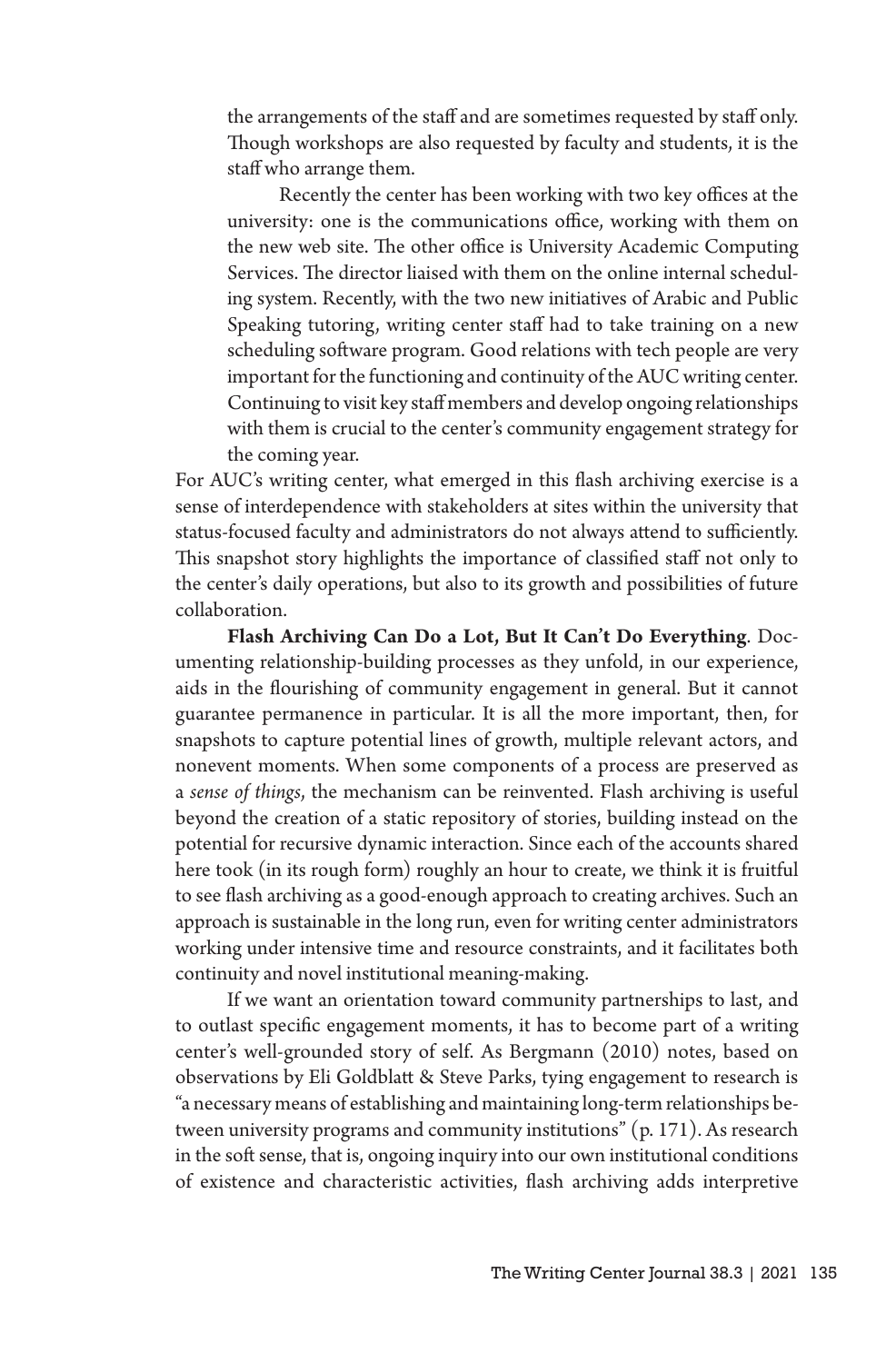stories to oral histories and files them together. Covering ever-longer time periods, this approach promises increasingly rich reflection on, and therefore possibilities for, community engagement.

At stake is reflection upon what and who we want our centers to be and how we wish to be in relation with others. Providing opportunities for documenting, narrating, and reflecting on the interactions within community engagement, flash archiving helps to preserve and cultivate the nuances of this engagement in much the way proposed by Nall. The state of collaborations at a given moment relative to past moments, whether further pursued or abandoned, factors into reflexive interpretation of snapshot stories as part of an ongoing narrative. We are who we say our archives tell us we are, over time. Archiving processes, whether the flash archiving suggested here or others, pave the way toward remediating what Nall (2014) has rightly decried as a common "lack of institutional memory" (p. 117).

This problem, in turn, points us toward greater reflexivity—especially in the digital age. The complexity of any digital archive lies in the "production, circulation, and effects of [the] different artifacts produced at different moments in time and combined through digitization into a single object" (Rawson, 2013, p.7). Engaging in an ongoing way with the markers of our relationality, whether events or nonevents, attunes us to the character of the archives we create and offers iterative opportunities for collective self-fashioning. We produce, ultimately, not only video or audio recordings of oral histories and written notes thereon, but also a filing location and assortment of metadata that makes of the whole a digital object—and so, ever-new stories of the writing center that made that aggregative object. Every filing system creates opportunities for analysis and interpretation. The chief advantage of flash archiving is that, as a good-enough method, it invites us to archive *often*. For some centers, lowering the bar for what we ask of an archive—seeking merely to produce reflective snapshots—clears a barrier to begin the process of digital archiving.

Flash archiving addresses some concerns that accompany the momentous task of documentation, namely time, sustainability, use, and effort relative to long-term outcome. At the same time, this strategy admittedly has limitations at the level of storage and consistency, institutional validity, and comprehensiveness. The first difficulty with storage is devising and maintaining the archiving system at a technical level, so that it remains accessible over multiple administrations in a way that is clearly incorporated into their evolving purposes. Second, while reflective snapshots can mesh with internal research and reporting practices, for institutional reports, such snapshots need to be translated into bankable documents crucial for funding and supporting current and future collaborations. Finally, lacking comprehensiveness by definition, flash archives reflect only some collaborations and those only partially. Flash archives may be rendered useful for assessment, but they are not immediately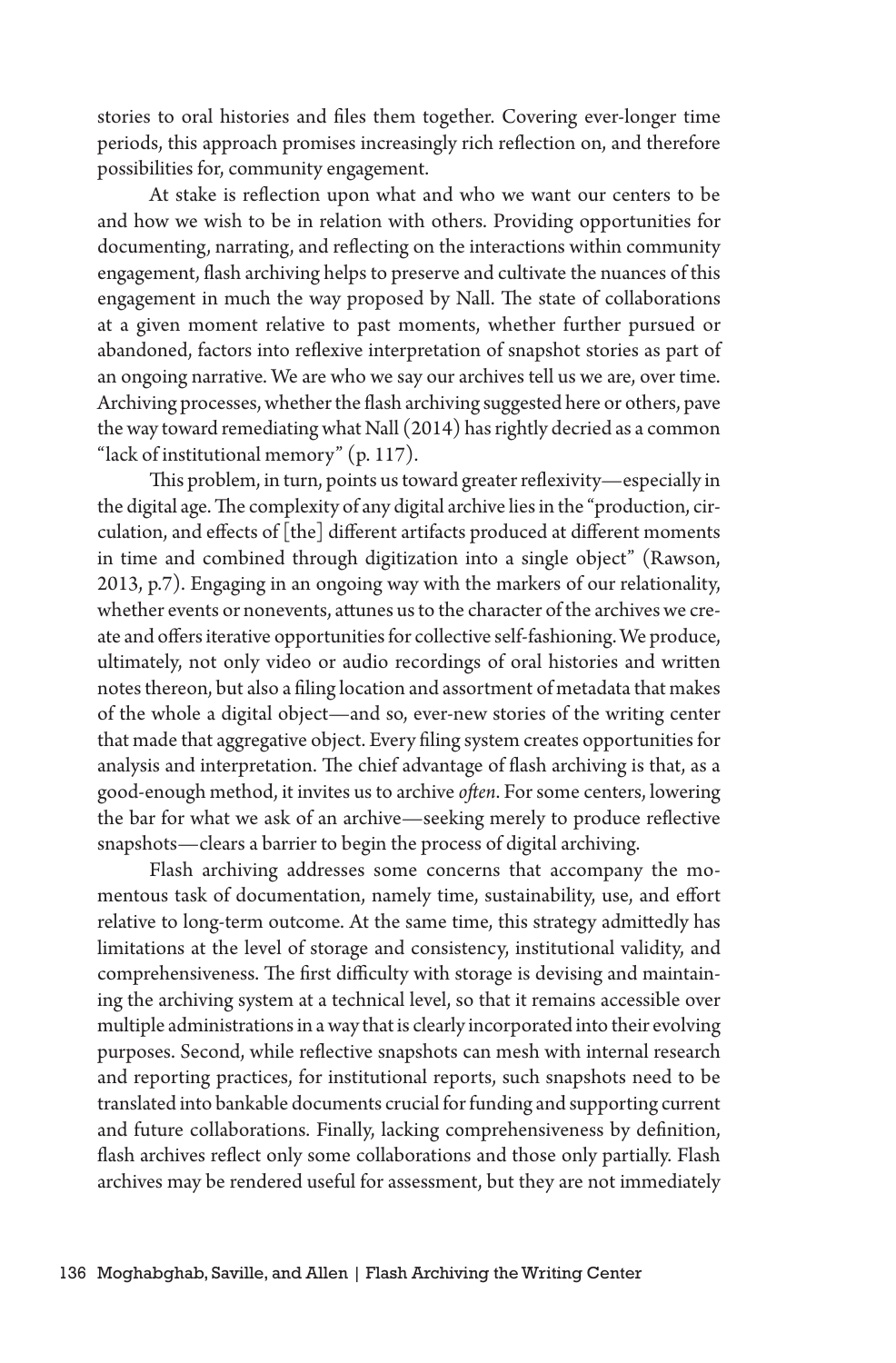for that purpose. Still, by reducing the upfront cost of creating archives, this approach allows for better capture of nonevents. It allows for different ways of narrating the interplay between individual actors and relational flows, opening the door to ever more rhetorically framed big-picture-in-the-making knowledge about, and strategic interventions into, our own practices and aims (Belk, 2018).

**Some epistemological considerations.** Rather than an anxious effort to keep up with the world, flash archiving is conversational, episodic, overlapping, and subjective. As a form of institutional knowledge-making, it is aleatory. Creating snapshots of nonevents mirrors the inner workings and processes of the writing center as a critically collaborative space. The conversational basis of both processes transforms events and nonevents into statements in the Foucauldian sense. A statement, as Foucault has it, is a proposition that

neither the language  $\dots$  nor the meaning can quite exhaust.  $\dots$  [I]t is linked to the gesture of writing  $\dots$  [I]t opens up to itself a residual existence . . . in the materiality of manuscripts, books, or any other form of recording; . . . like every event, it is unique, yet subject to repetition, transformation, and reactivation. (Foucault, 1972, p. 28)7

Flash archiving, like a writing center session, produces statements more than conclusions. That which emerges is inducement to further fruitful discourse.

Writing center collaborators operate on living statements as communities of practice in the Wengerian sense articulated by Geller, Eodice, Condon, Carroll, & Boquet (2006). Knowledge (re)creation results from "genuine moments of collaboration" (p. 8), in which prior instances of discourse open onto new possibilities. That same "living experience of negotiating meaning" (p. 8) that Geller, Eodice, Condon, Carroll, & Boquet (2006) draw on Wenger to evoke is enabled by the reflection-in-action of flash archiving. In creating oral history snapshots that, though by definition less fulsome than might be wished, are *good enough*, we read together potentially asynchronous, incomplete, or conflicting situations in our practices of community engagement. The resulting archive is created less as an essential reference for an anticipated posterity and more as a contribution to reflexively developing continuity. Weaving together partial stories about impressionistically chosen interstitial moments is how we become ourselves, both as individuals and as institutions.

As an activity characteristic of writing centers, flash archiving enacts the injunction to "write together" that shapes writing center tutoring, tutor-writer relations, and tutoring frameworks. The result is an index of sorts to that fluid corpus of knowledge contained within shifting practices and moving bodies. Flash archiving moves beyond a necessary, but often insufficient, focus on

<sup>7</sup> We are indebted to Ann Laura Stoler's reading of Foucault on minor histories and nonevents (2010, p. 7).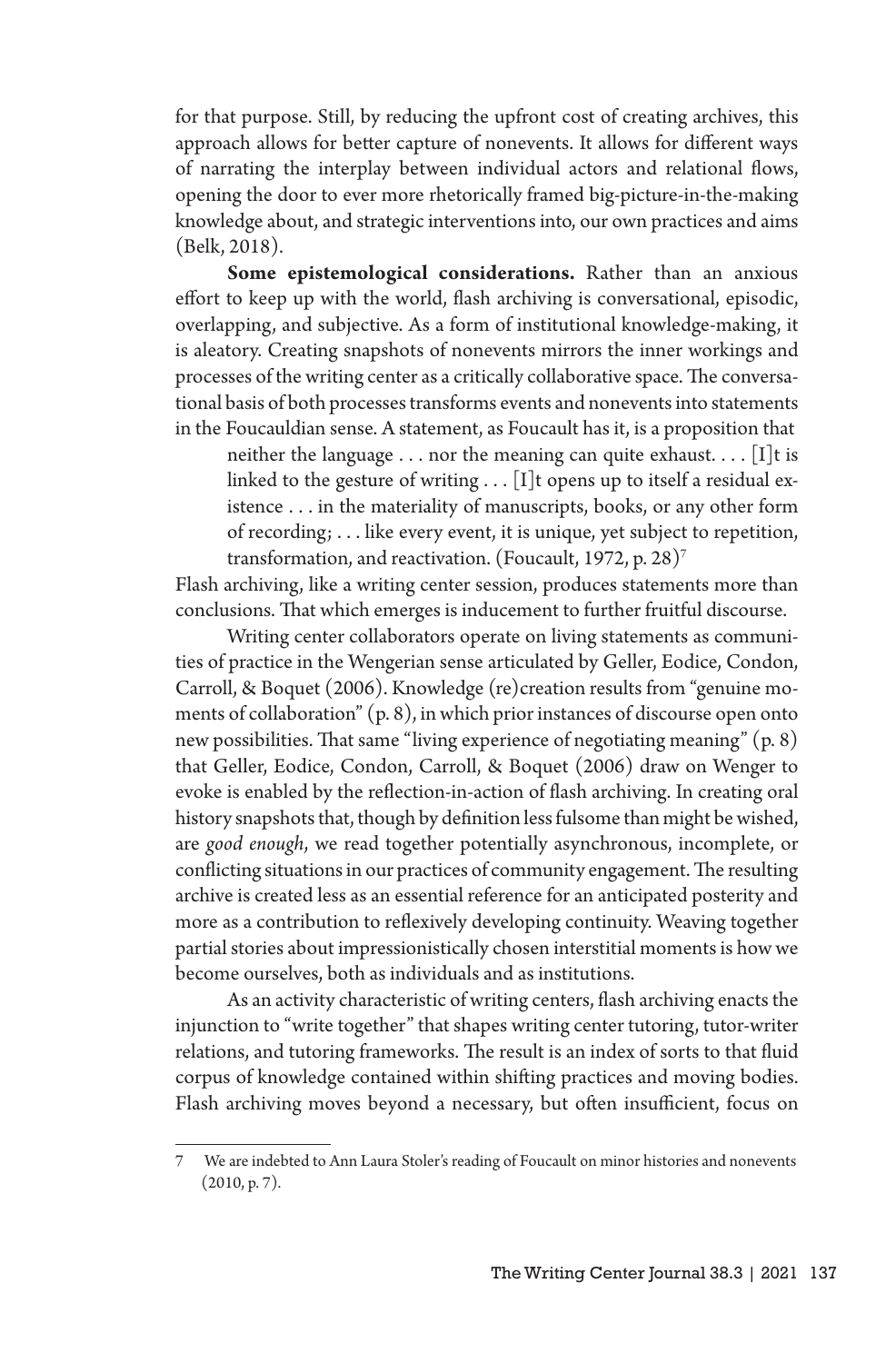logistics and the countable as elements of writing center administration, to invite collaborative creation of the writing center's knowledge of itself. At the same time, it is pragmatically quick to accomplish. Writing centers are in a constant state of negotiating their being as simultaneously a little more than and a little less than institutionally desired. Writing center archives thus emerge as Roland Barthes's "'storeyed' archival field[s] in both senses of the term: *layered* and *crafted* from practical and . . . [un]acceptable or discarded knowledge" (Stoler, 2010, p. 22). Flash archiving mirrors knowledge-making as the de facto outcome of writing center practice: attuned to ephemera in the midst of solving real-world writing dilemmas. As such, flash archiving illustrates how the writing center as a community of practice can constitute "shared histor[ies] of learning" (Wenger as cited in Geller, Eodice, Condon, Carroll, & Boquet, 2006, p. 50). Creating transferrable records of nonevents in the service of collaborative self-fashioning offers scope for writing center self-knowledge across administrations and contexts, both within and "against" institutional narratives of success and failure.

#### Acknowledgements

*We thank the community partners, both at AUB and at AUC, who collaborated with us on the projects overviewed in this article—and the many others not named here. Contributions by Najla Jarkas, Assistant Director of Writing in the Disciplines at the time, were vital, as they spearheaded the activities narrated in our snapshot. We also extend our appreciation to the 2016 International Writing Centers Association Conference panel participants who helped us to work through flash archiving in wider practice. Finally, we thank the editors and reviewers of WCJ for their close reading and thoughtful feedback.*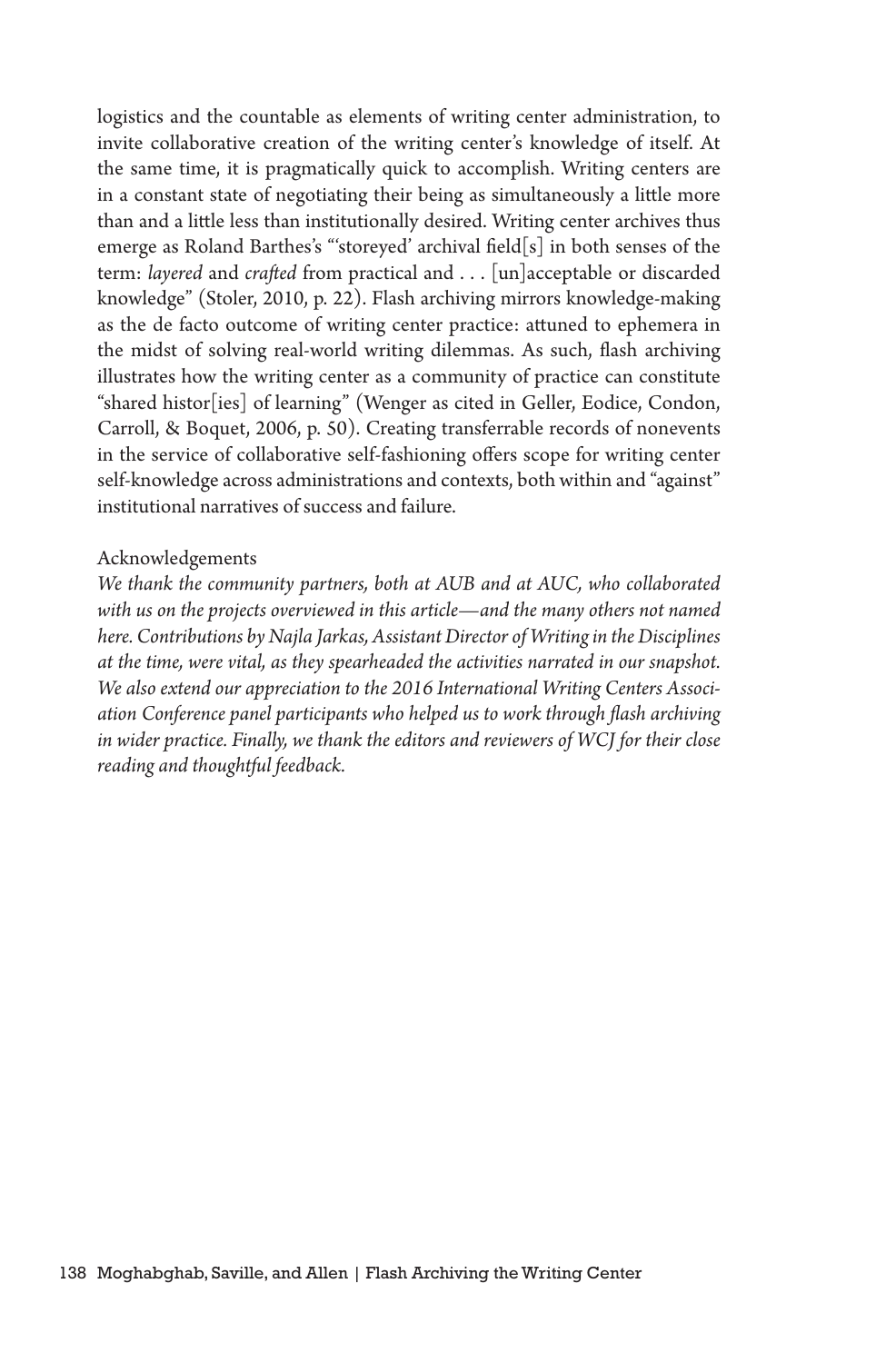#### References

- Adler-Kassner, L., Crooks, R., & Watters, A. (Eds.). (1997). *Writing the community: Concepts and models for service-learning in composition*. Stylus Publishing.
- Ahmed, L. (2012). *A border passage: From Cairo to America—a woman's journey*. Penguin.
- Allen, I. (2018). *The ethical fantasy of rhetorical theory*. University of Pittsburgh Press.

Arsan, A. (2018). *Lebanon: A country in fragments*. Hurst.

- Arnold, L. R., Nebel, A. L., & Ronesi, L. (Eds.). (2017). *Emerging writing research from the Middle East-North Africa region.* Fort Collins, CO: The WAC Clearinghouse.
- Austen, R. (2018). *The reifying center archive process: Sustainable writing center archive practice for praxis, research, and continuity* [Unpublished doctoral dissertation]. Georgia State University.
- Bartholomae, D. (1986). Inventing the university. *Journal of Basic Writing*, *5*(1), 4–23.
- Belk, J. (2018). Maintaining a humanistic center: Rhetorical humanism as a holistic framework for writing programs. *Composition Forum*, *40*. http://compositionforum.com/issue/40/
- Bergmann, L. (2010). The writing center as a site of engagement. In S. Rose & I. Weiser (Eds.), *Going public: What writing programs learn from engagement* (pp. 160–176). Boulder, CO: University Press of Colorado.
- Bonine, M. E., Amanat, A., & Gasper, M. E. (Eds.). (2012). *Is there a Middle East? The evolution of a geopolitical concept*. Stanford, CA: Stanford University Press.
- Cella, L., Goldblatt, E., Johnson, K., Mathieu, P., Parks, S., & Restaino, J. (2016). The powerful potential of relationships and community writing. *Community Literacy Journal*, *11*(1), 41–53.
- Desmet, C. (2005). Beyond accommodation: Individual and collective in a large writing program. In S. Mcgee & C. Handa (Eds.), *Discord and direction: The postmodern writing program administrator* (pp. 40–58). Boulder: University Press of Colorado.
- Diab, R. (2017). Foreword. In L. R. Arnold, A. L. Nebel, & L. Ronesi (Eds.), *Emerging writing research from the Middle East-North Africa region* (pp. ix–xiii). Fort Collins, CO: The WAC Clearinghouse.
- Eodice, M., Geller, A. E., & Lerner, N. (2017). *The Meaningful Writing Project: Learning, Teaching, and Writing in Higher Education.* Logan, UT: Utah State University Press.
- Foucault, M. (1972). *The archeology of knowledge.* New York: Pantheon.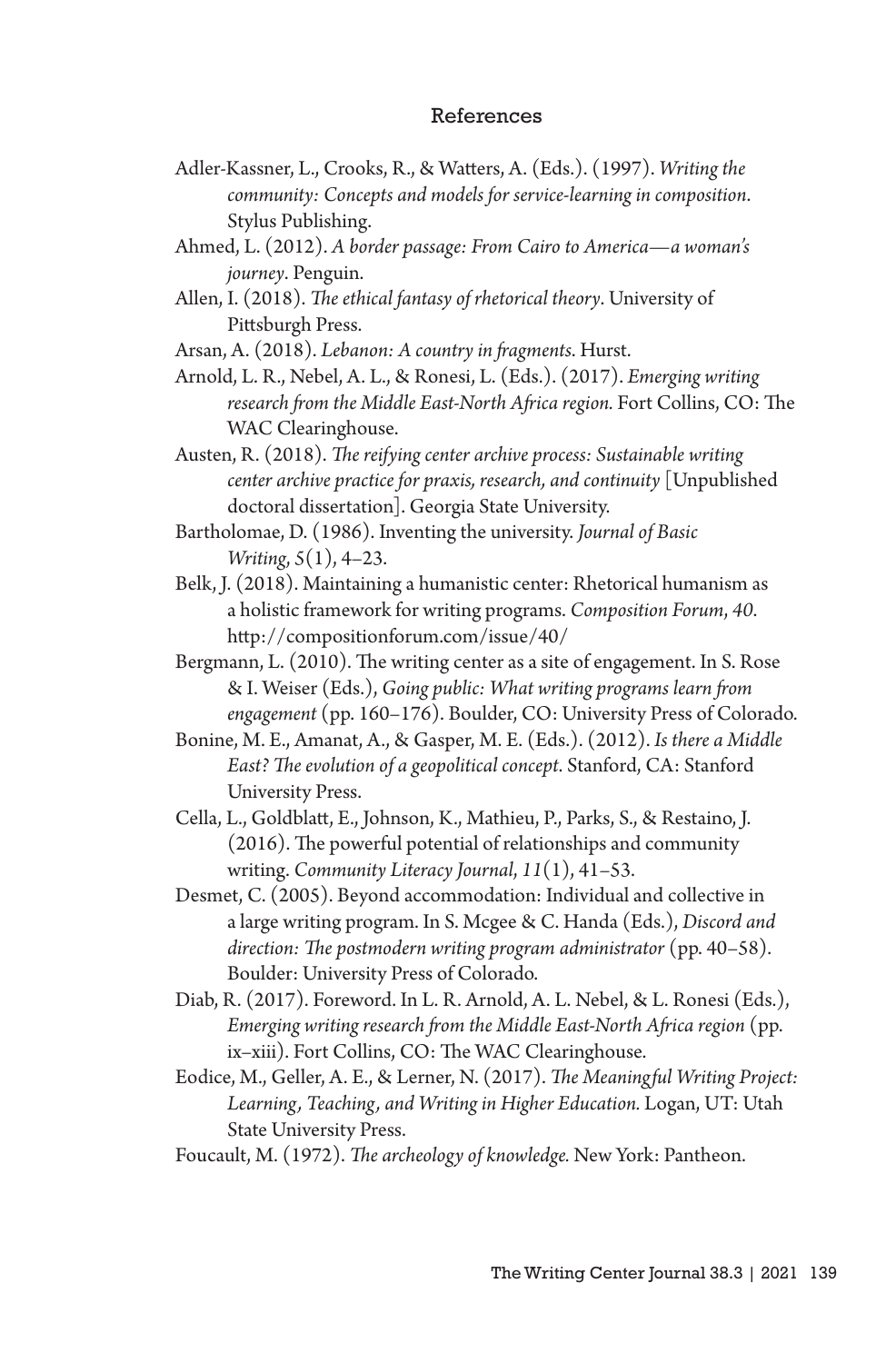- Geller, A. E., Eodice, M., Condon, F., Carroll, M., & Boquet, E. (2006). *Everyday writing center: A community of practice*. Logan, UT: Utah State University Press.
- Glenn, C., & Enoch, J. (2009). Drama in the archives: Rereading methods, rewriting history. *College Composition and Communication*, *61*(2), 321–342.
- Graban, T. S., Tobienne, A. R., & Myers, W. (2015). In, through, and about the archive: What digitization (dis)allows. In J. Ridolfo & W. Hart-Davidson, (Eds.), *Rhetoric and the digital humanities* (pp. 233–44). Chicago, IL: University of Chicago Press.
- Grimm, N. (1999). *Good intentions: Writing center work for postmodern times.*  Heinemann: Crosscurrents.
- Grimm, N. (2008). Attending to the conceptual change potential of writing center narratives. *Writing Center Journal*, *28*(1), 3–21.
- Hodges, A., Ronesi, K., & Zenger, A. (2019). Learning from/in Middle East and North Africa writing centers. *Writing Center Journal*, *37*(2), 43–60.
- Kinkead, J. (2017). The writing center director as archivist: The documentation imperative. *WLN: A Journal of Writing Center Scholarship, 41*(9–10), 10–17.
- Miley, M. (2017). Looking up: Mapping writing center work through institutional ethnography. *Writing Center Journal*, *36*(1), 103–129.
- Miller, T. P., & Jones, J. G. (2005). Review: Working out our history. *College English*, *67*, 421–39.
- Nall, S. (2014). Remembering writing center partnerships: Recommendations for archival strategies. *Writing Center Journal*, *33*(2), 101–121.
- Office for Human Research Protections. (2019). *Human Subject Regulations Decision Charts: 2018 Requirements.* U.S. Department of Health and Human Services. https://www.hhs.gov/ohrp/sites/default/files/ human-subject-regulations-decision-charts-2018-requirements.pdf
- Rawson, K. J. (2013, May 28). Rhetorical history 2.0: Toward a digital transgender archive. [Speech transcript]*. Enculturation: A Journal of Rhetoric, Writing, and Culture.* http://enculturation.net/system/files/ RawsonRhetHistScript.pdf
- Stoler, A. L. (2010). *Along the archival grain: Epistemic anxieties and colonial common sense*. Princeton, NJ: Princeton University Press.
- Tetreaualt, M., Wilde, P., & Franco, S. B. (2019). Claiming an education: Using archival research to build a community of practice. *Praxis: A Writing Center Journal*, *16*(3).
- Wenger-Trayner, E. (1998). *Communities of practice: Learning, meaning, and identity*. Cambridge, UK: Cambridge University Press.